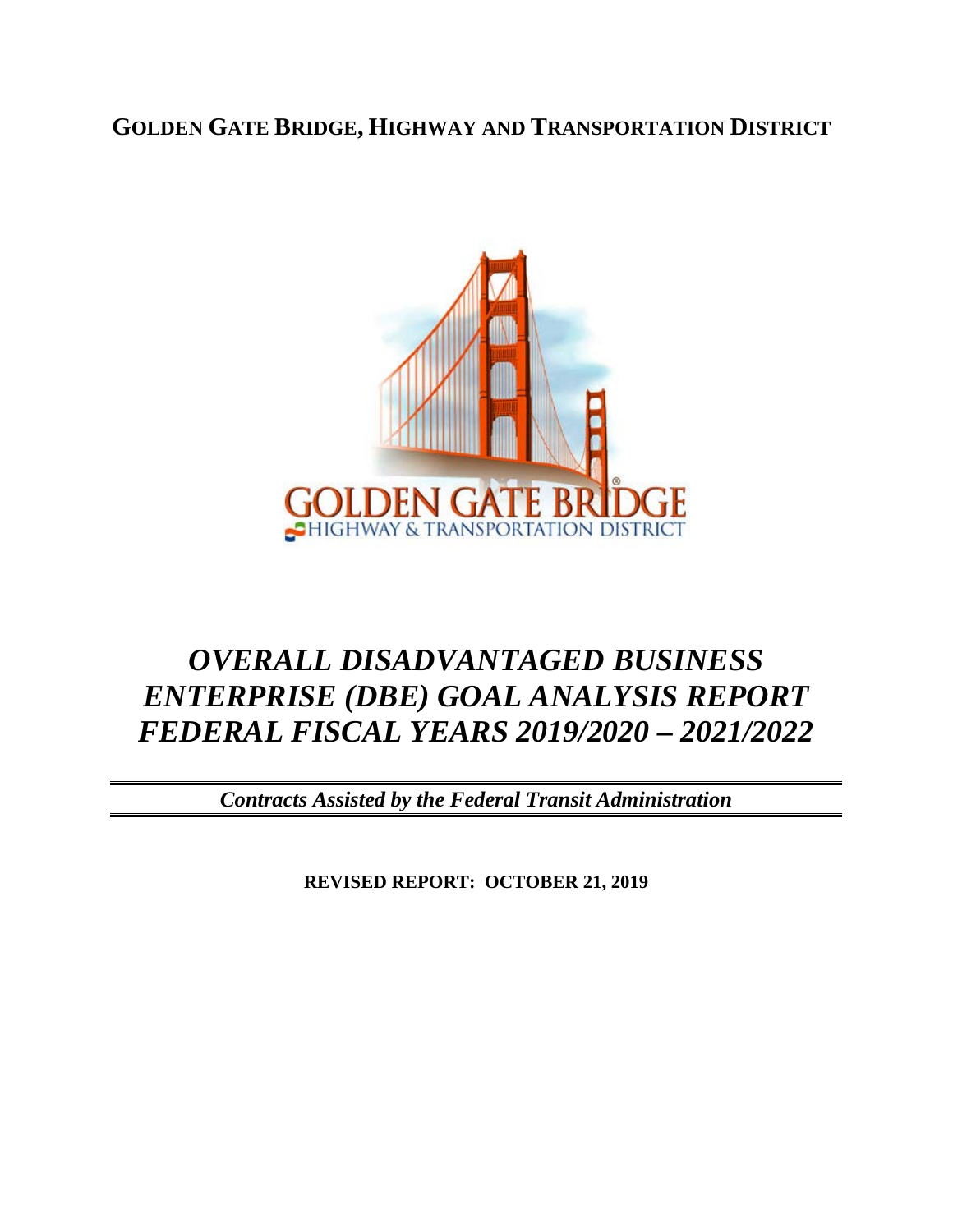#### **TABLE OF CONTENTS**

### **EXHIBITS**

| <b>Exhibit 1: Contracts Subject to Overall Three-year Goal  FTA-4</b>     |  |
|---------------------------------------------------------------------------|--|
| <b>Exhibit 2: Availability of DBEs and All Firms by NAICS Code  FTA-5</b> |  |
| <b>Exhibit 3: Calculating Weighted FTA Dollars and Base Figure  FTA-6</b> |  |
| Exhibit 4: Base Figure Breakdown Per Individual Contract FTA-8            |  |
| Exhibit 5: Overall Goal, FFY 2016/17 through 2018/19 FTA-14               |  |
|                                                                           |  |

## **APPENDIX**

**Appendix A: Proof of Proposed Goal Posted to Website .................... FTA-21**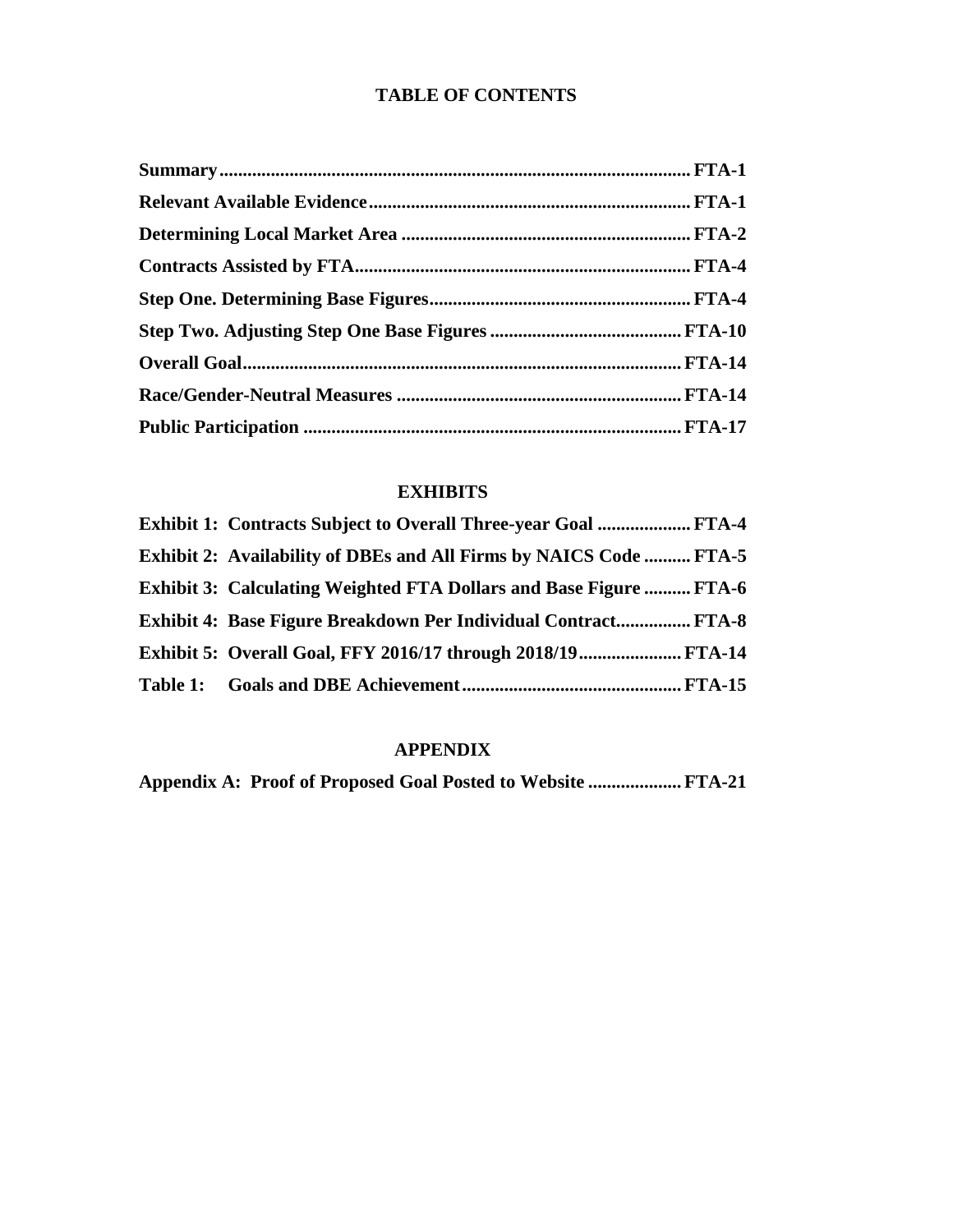## **SUMMARY**

The Golden Gate Bridge, Highway and Transportation District (District) has developed a **3.2%** overall Disadvantaged Business Enterprise (DBE) goal applicable to Federal Fiscal Year (FFY) 2019/20, 2020/21, and 2021/22 contracting opportunities assisted by the Federal Transit Administration (FTA) in accordance with revisions to 49 Code of Federal Regulations (CFR) Part 26 published in the Federal Register on October 2, 2014.

The goal is applicable to a total of \$23,020,000 of FTA dollars that are budgeted for 10 contracts anticipated to be awarded from October 1, 2019, through September 30, 2022. It is understood that in the event of changed circumstances, the District will evaluate such changes to determine whether the present goal continues to be realistic or whether mid-course adjustments will be necessary.

The DBE goals developed for FTA-assisted contracts identify the relative availability of DBEs, based on evidence of ready, willing and able DBEs in relationship to all comparable businesses that are likely to be available to compete for the District's FTA-assisted contracts. The three-year overall goal reflects the District's determination of the level of DBE participation that would be expected absent the effects of discrimination.

The steps taken in the development of the District's goal are in accordance with 49 CFR Part 26, issued by the U.S. Department of Transportation (U.S. DOT). A narrative description accompanied by tables and calculations is contained in this report to provide a clear explanation of how the District developed its DBE goal for FFY 2019/2020 through 2021/2022.

## **RELEVANT AVAILABLE EVIDENCE**

The District examined all evidence in its jurisdiction to determine which sources might be considered for its DBE goal-setting methodology in the Step One and Step Two process:

## **DATA CONSULTED**

#### *Census Bureau's County Business Pattern (CBP) Database*

The District used the Census Bureau's CBP database, updated as of April 2016, to obtain the number of all firms (DBEs and non-DBEs) ready, willing and able to bid for the District's FTA-assisted contracts. This data is used in Step One of the goal-setting process.

### *California Unified Certification Program (CUCP) Database*

The District used the CUCP database to determine the number of certified DBEs ready, willing and able to bid for the District's FTA-assisted contracts. This data is used in Step One of the goal-setting process.

#### *Actual DBE Participation in Past Race/Gender-Neutral Contracts*

Actual DBE participation in race/gender-neutral contracts in past years as well as other applicable analysis was used to determine whether adjustment to the Step One Base Figure is necessary. This data was used in Step Two of the goal-setting process.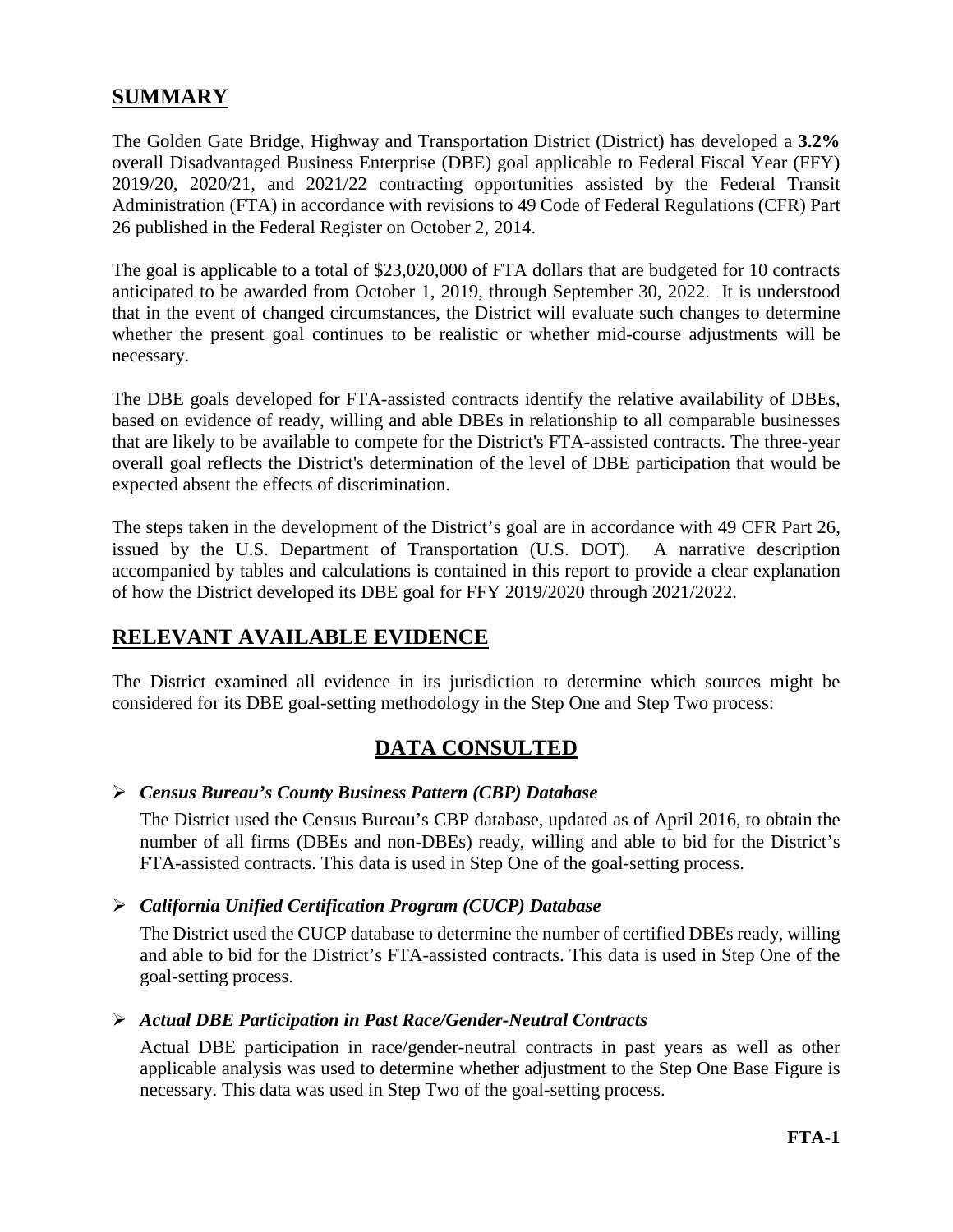#### *Data from Disparity Studies Performed by Other Agencies*

Several Bay Area transit agencies [San Mateo County Transit District (SamTrans)/ Peninsula Corridor Joint Powers Board (Caltrain), Bay Area Rapid Transit District (BART), Santa Clara Valley Transportation Authority (VTA) and the California Department of Transportation (Caltrans)]; have completed disparity studies in the past. The local market areas of these agencies do overlap with that of the District. However, the types of contracts (specifically marine contracts) and the size of contracts let by the aforementioned agencies are not similar to the District and therefore limit the District's use in order to make a Step One Base Figure or Step Two adjustment.

#### *Bidders List*

The District maintains a bidders list, as required under 49 CFR Part 26.11, of all bidders (DBEs and non-DBEs) on District contracts. Staff reviewed its list and determined the data was not comprehensive enough to solely determine the relative availability of DBEs in its local market area.

#### *Goals of Other U.S. DOT Recipients*

The District did not consider the goals of other U.S. DOT recipients due to the fact other recipients do not have substantially similar contracting opportunities and/or marketplace as the District.

#### *Metropolitan Statistical Areas*

The Consolidated Metropolitan Statistical Area (CMSA) which closely matches the District's marketplace is San Francisco-Oakland-San Jose. However, this area does not cover all the counties that are in the District's marketplace, and therefore, would be an incomplete source for the District's goal-setting process. The Census Bureau's CBP database is a more appropriate source to obtain data on the specific counties in the District's marketplace as discussed above.

#### *Sources from Organizations and Institutions*

The District did not receive information about past discrimination in public contracting; discrimination in private contracting; discrimination in credit, bonding or insurance; data on employment, self-employment, training or union apprenticeship programs; and/or data on firm formation that could be used to make an adjustment to the base figure in Step Two of the goalsetting process.

## **DETERMINING LOCAL MARKET AREA**

The following areas were considered in determining the District's local market area: 1) the area in which the substantial majority of the contractors and subcontractors with which the District does business are located, and 2) the area in which the District spends the substantial majority of its contracting dollars.

The District identified the locations of all its contractors and subcontractors by examining its bidders list, which includes business addresses for both successful and unsuccessful bidders. It has been determined that the majority of the contractors and subcontractors with which it does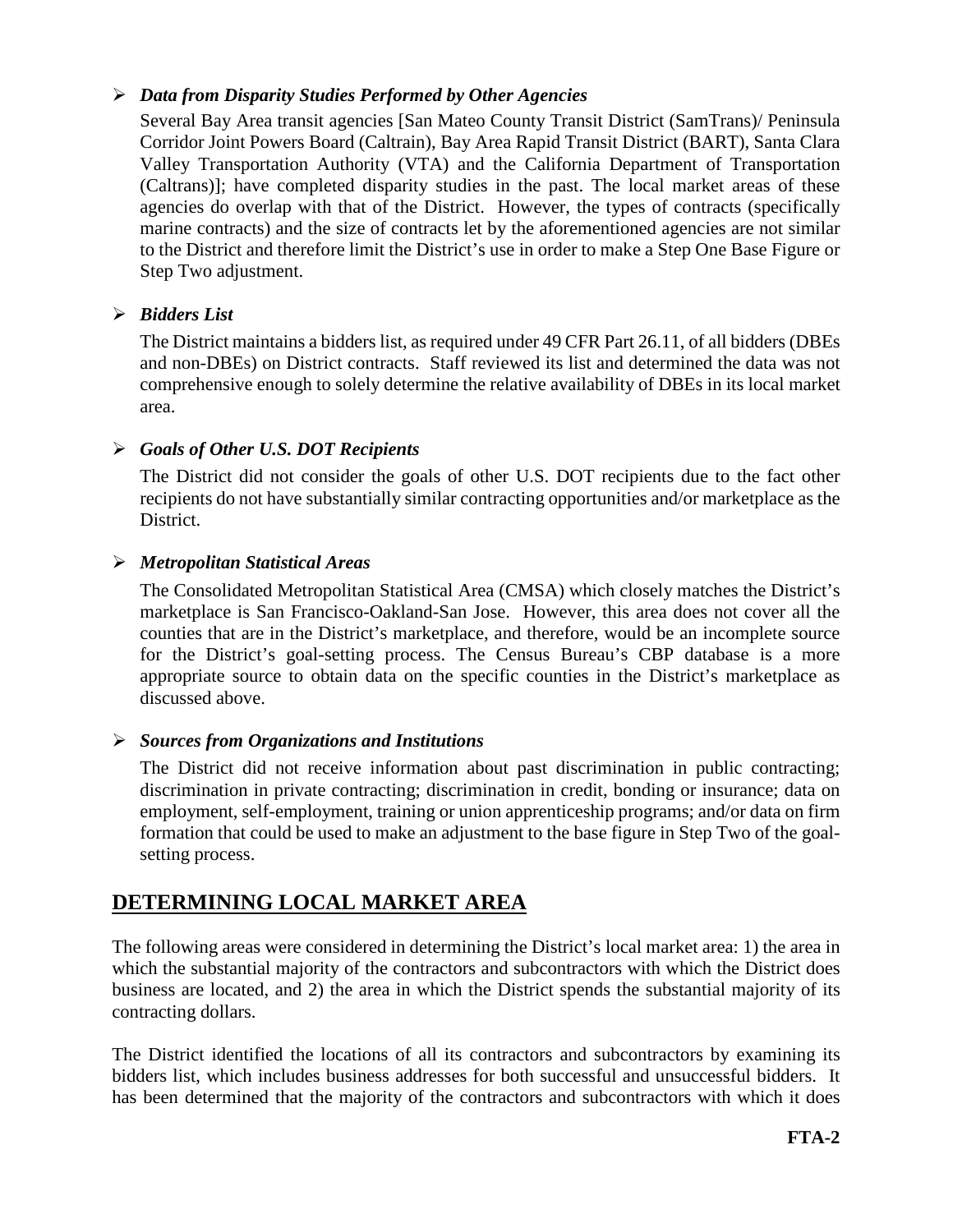business are located in the counties of Alameda, Contra Costa, Marin, Sacramento, San Francisco, San Mateo, Santa Clara, Solano, and Sonoma.

The District is composed of four divisions: District, Bridge, Bus, and Ferry. Its facilities are located in the counties of San Francisco, Marin, and Sonoma. The District determined that it spends substantial contracting dollars in all facilities.

Based on the above information, it was determined that the boundaries of the District's local market area include the nine counties of Alameda, Contra Costa, Marin, Sacramento, San Francisco, San Mateo, Santa Clara, Solano, and Sonoma. The District will use these counties to determine the number of DBEs and all firms in its local market area.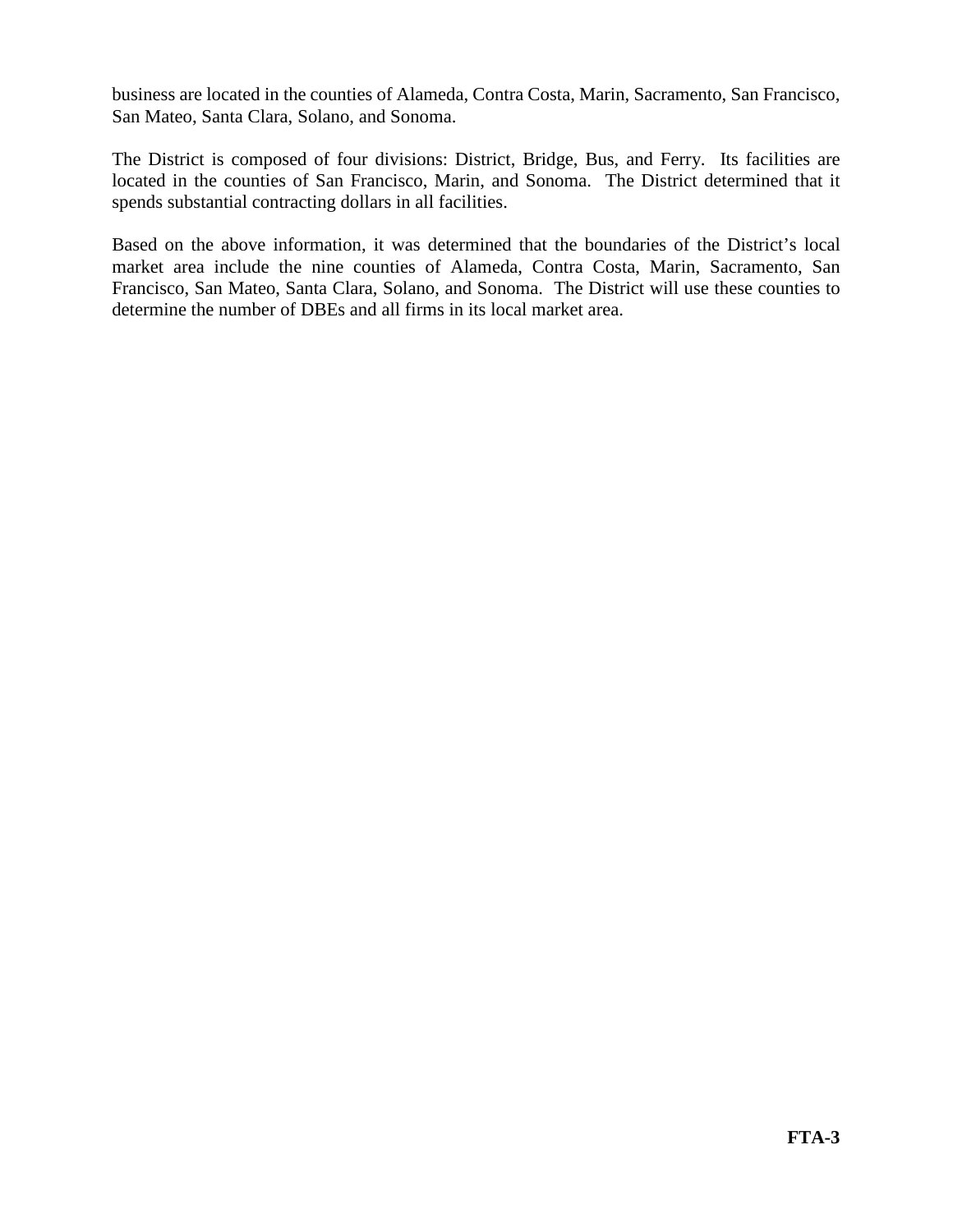# **CONTRACTS ASSISTED BY FTA**

A total of **\$23,020,000** of FTA dollars is budgeted for 10 contracts to be awarded during Federal Fiscal Year 2019/2020 through 2021/2022. **See Exhibit 1 below**. A two-step process is used to determine the overall goal for these contracts.

#### **Exhibit 1: Contracts subject to overall three-year goal.**

| <b>A. DESCRIPTION OF CONTRACT</b>                                                                    | <b>B. FTA DOLLARS</b> |
|------------------------------------------------------------------------------------------------------|-----------------------|
| <b>Ferry Division</b>                                                                                |                       |
| Service Life Extension Program (SLEP) Larkspur, San Francisco, Sausalito Ramps<br>and Piers          | \$200,000             |
| Service Life Extension Program (SLEP) Larkspur, San Francisco, Sausalito Hose<br>Replacement         | \$60,000              |
| Dry Docking and Capital Improvements for Ferry Fleet                                                 | \$6,000,000           |
| San Francisco Terminal Roll Down Gates and Passenger Queuing Modifications                           | \$280,000             |
| Ferry Passenger Wi-Fi                                                                                | \$80,000              |
| Gangways & Piers - Sausalito Construction                                                            | \$9,200,000           |
| Larkspur Ferry Service and Parking Expansion Environmental Clearance and<br>Preliminary Design Study | \$1,000,000           |
| <b>Total</b>                                                                                         | \$16,820,000          |
| <b>Bus Division</b>                                                                                  |                       |
| San Rafael Parking Lot and Solar Panel Improvements                                                  | \$2,800,000           |
| San Rafael Bus Administration Building Roof, HVAC and Dispatch Improvements                          | \$800,000             |
| <b>Total</b>                                                                                         | \$3,600,000           |
| <b>Bridge Division</b>                                                                               |                       |
| South Approach and Pier Security Improvements                                                        | \$2,600,000           |
| <b>Total</b>                                                                                         | \$2,600,000           |
| <b>FTA \$ GRAND TOTAL</b>                                                                            | \$23,020,000          |

# **Step One. Determining Base Figures**

Base figures were calculated for contracts budgeted for award to determine the relative availability of DBEs in specific areas of expertise using the North American Industrial Classification System (NAICS) codes. The District identified 21 NAICS codes as pertinent areas of expertise for these contracts. The NAICS codes and descriptions are identified in **Exhibit 2, Columns A and B on page FTA-5**.

Number of DBEs: To determine the number of DBEs in the District's nine-county market area, the District searched the CUCP database for DBEs that are certified in the NAICS codes identified for prime contracts and subcontracts. The numbers of DBEs identified are displayed in **Column C of Exhibit 2**.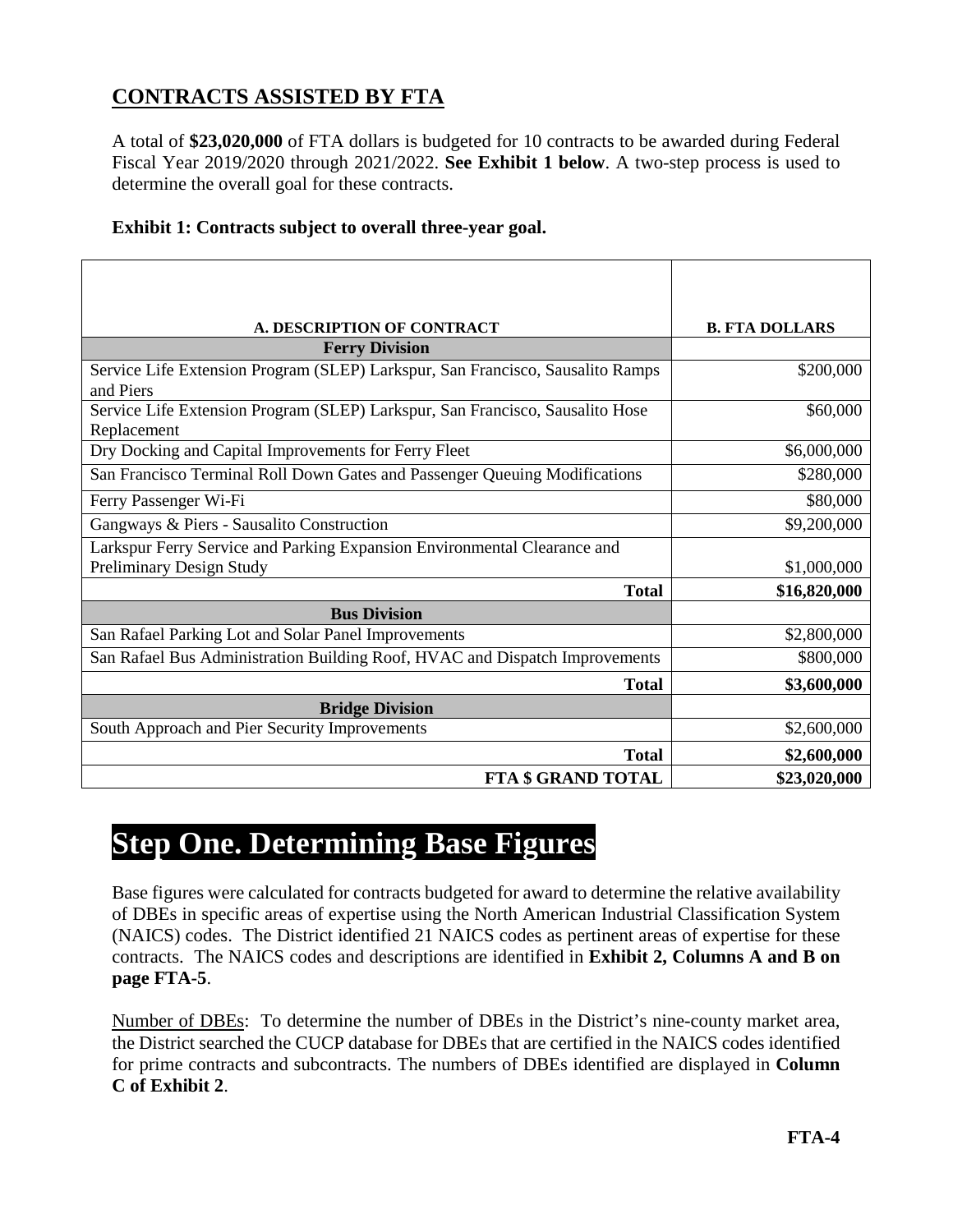Number of All Firms (DBEs and non-DBEs): To determine the number of all firms (DBEs and non-DBEs) in the District's nine-county market area, the District searched the Census Bureau's most recent CBP database for all firms specializing in the NAICS codes identified for prime contracts and subcontracts. Numbers of all firms identified are displayed in **Column D of Exhibit 2**. To ensure percentages reflect "apples to apples", the District included the number of DBE firms in the denominator shown in **Column E** of **Exhibit 2**.

Relative Availability of DBE Firms: Relative availability is derived by dividing the number of DBEs available in a particular NAICS code by the number of all firms in that NAICS code. **Exhibit 2** shows this equation carried out for the CUCP/CBP databases. The resulting relative availability figures are displayed in **Column F of Exhibit 2**.

| A. NAICS<br><b>CODE</b><br><b>NUMBER</b> | <b>B. NAICS DESCRIPTION</b>                                                           | <b>C. CUCP</b><br><b>DBEs</b> | <b>D. ALL FIRMS</b><br><b>IN LOCAL</b><br><b>MARKET AREA</b> | <b>E. ALL FIRMS</b><br>(INCLUDING<br>DBES) | F.<br><b>RELATIVE</b><br><b>DBE AVAIL.</b> |
|------------------------------------------|---------------------------------------------------------------------------------------|-------------------------------|--------------------------------------------------------------|--------------------------------------------|--------------------------------------------|
| 236210                                   | <b>Industrial Building Construction</b>                                               | 31                            | 81                                                           | 112                                        | 27.7%                                      |
| 236220                                   | <b>Commercial and Institutional Building</b><br><b>Construction</b>                   | 46                            | 970                                                          | 1016                                       | 4.5%                                       |
| 237310                                   | Highway, Street, and Bridge Construction                                              | 27                            | 188                                                          | 215                                        | 12.6%                                      |
| 237990                                   | <b>Other Heavy and Civil Engineering</b><br><b>Construction</b>                       | 38                            | 65                                                           | 103                                        | 36.9%                                      |
| 238110                                   | <b>Poured Concrete Foundation and Structure</b><br><b>Contractors</b>                 | 32                            | 377                                                          | 409                                        | 7.8%                                       |
| 238120                                   | <b>Structural Steel and Precast Concrete</b><br><b>Contractors</b>                    | 19                            | 74                                                           | 93                                         | 20.4%                                      |
| 238160                                   | <b>Roofing Contractors</b>                                                            | 6                             | 603                                                          | 609                                        | 1.0%                                       |
| 238210                                   | <b>Electrical Contractors and Other Wiring</b><br><b>Installation Contractors</b>     | 39                            | 1925                                                         | 1964                                       | 2.0%                                       |
| 238220                                   | Plumbing, Heating, and Air-Conditioning<br><b>Contractors</b>                         | 14                            | 2161                                                         | 2175                                       | 0.6%                                       |
| 238320                                   | <b>Painting and Wall Covering Contractors</b>                                         | 16                            | 1250                                                         | 1266                                       | 1.3%                                       |
| 238330                                   | <b>Flooring Contractors</b>                                                           | $\overline{\mathbf{3}}$       | 501                                                          | 504                                        | 0.6%                                       |
| 238390                                   | <b>Other Building Finishing Contractors</b>                                           | 5                             | 204                                                          | 209                                        | 2.4%                                       |
| 238910                                   | <b>Site Preparation Contractors</b>                                                   | 37                            | 467                                                          | 504                                        | 7.3%                                       |
| 238990                                   | <b>All Other Specialty Trade Contractors</b>                                          | 57                            | 629                                                          | 686                                        | 8.3%                                       |
| 332312                                   | <b>Fabricated Structural Metal Manufacturing</b>                                      | 3                             | 49                                                           | 52                                         | 5.8%                                       |
| 336611                                   | <b>Ship Building and Repair</b>                                                       | $\mathbf{0}$                  | 11                                                           | 11                                         | 0.0%                                       |
| 518210                                   | Data Processing, Hosting, and Related<br><b>Services</b>                              | 13                            | 1050                                                         | 1063                                       | 1.2%                                       |
| 532490                                   | <b>Other Commercial and Industrial Machinery</b><br>and Equipment Rental and Leasing  | 4                             | 269                                                          | 273                                        | 1.5%                                       |
| 541330                                   | <b>Engineering Services</b>                                                           | 139                           | 2525                                                         | 2664                                       | 5.2%                                       |
| 541370                                   | <b>Surveying and Mapping (except</b><br><b>Geophysical) Services</b>                  | 22                            | 103                                                          | 125                                        | 17.6%                                      |
| 541611                                   | <b>Administrative Management and General</b><br><b>Management Consulting Services</b> | 151                           | 2791                                                         | 2942                                       | 5.1%                                       |

#### **Exhibit 2: DBE Availability by NAICS Code**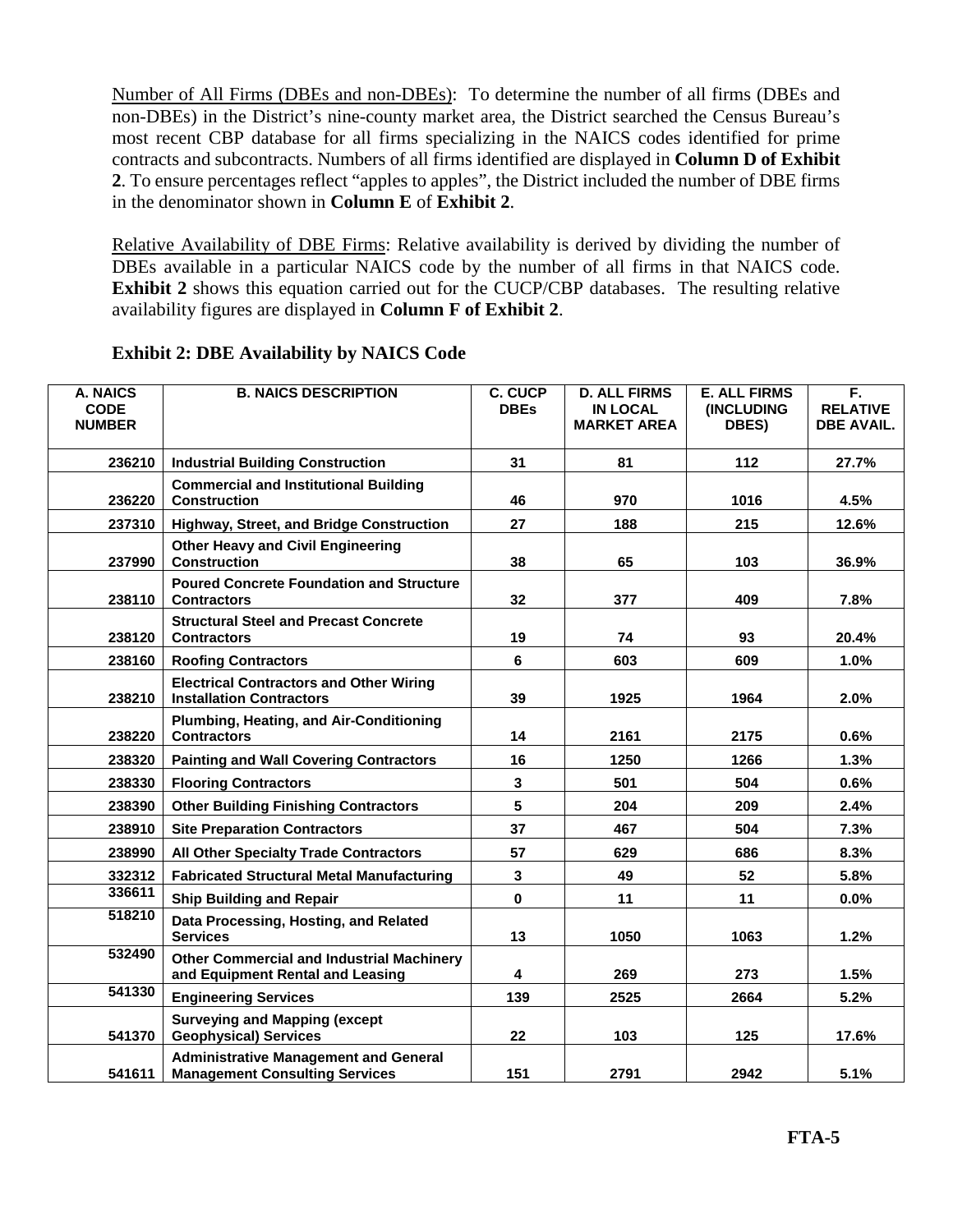FTA Funds to be Expended in Each Specific Area and Calculating Base Figure: To determine the FTA dollars that will be expended for each specific area of expertise, the FTA-assisted contracts and subcontracts identified by project managers were categorized according to their NAICS industry classifications. **See Exhibit 3, Column B, in the below table**. Contract dollars of each industry classification were divided by the total contract dollars (\$23,020,000) resulting in percentage of total dollars per contract and classification, called the "weighted" percentage. The results are shown in **Exhibit 3, Column D**.

#### **Exhibit 3: Calculating Weighted FTA Dollars and Base Figures**

- **Column C ÷ Total FTA Dollars = Column D, Weighted Percentage**
- **Column D x Column E = Base Figure per NAICS, Column F**

| А.<br><b>NAICS</b> | <b>B. NAICS DESCRIPTION AND ASSOCIATED</b><br><b>CONTRACTS</b>                               | C. FTA<br><b>DOLLARS</b> | D.<br><b>WEIGHTED</b>              | E. DBE<br>AVAIL. | <b>F. BASE</b><br><b>FIGURE</b> |
|--------------------|----------------------------------------------------------------------------------------------|--------------------------|------------------------------------|------------------|---------------------------------|
| <b>CODE</b>        |                                                                                              |                          | % OF                               |                  |                                 |
|                    |                                                                                              |                          | <b>TOTAL FTA</b><br><b>DOLLARS</b> |                  |                                 |
| 236210             | <b>Industrial Building Construction</b>                                                      |                          |                                    |                  |                                 |
|                    | Service Life Extension Program (SLEP) Larkspur, San<br>Francisco, Sausalito Ramp Repairs     | \$<br>44,000             | 0.0019                             | 27.7%            | 0.1%                            |
|                    | Service Life Extension Program (SLEP) Larkspur, San<br>Francisco, Sausalito Hose Replacement | \$<br>60,000             | 0.0026                             | 27.7%            | 0.1%                            |
| 236220             | <b>Commercial and Institutional Building</b><br><b>Construction</b>                          |                          |                                    |                  |                                 |
|                    | San Francisco Terminal Roll Down Gates and<br><b>Passenger Queuing Modifications</b>         | \$<br>208,000            | 0.0090                             | 4.5%             | $0.0\%$                         |
|                    | San Rafael Bus Administration Building Roof, HVAC,<br>and Dispatch Improvements              | \$<br>200,000            | 0.0087                             | 4.5%             | 0.0%                            |
| 237310             | Highway, Street, and Bridge Construction                                                     |                          |                                    |                  |                                 |
|                    | Service Life Extension Program (SLEP) Larkspur, San<br>Francisco, Sausalito Ramp Repairs     | \$<br>40,000             | 0.0017                             | 12.6%            | 0.0%                            |
|                    | San Rafael Parking Lot and Solar Panel                                                       | \$<br>800,000            | 0.0348                             | 12.6%            | 0.4%                            |
|                    | South Approach and Pier Security Improvements                                                | \$<br>920,000            | 0.0400                             | 12.6%            | 0.5%                            |
|                    | Gangway and Pier - Sausalito Construction                                                    | \$<br>480,000            | 0.0209                             | 12.6%            | 0.3%                            |
| 237990             | <b>Other Heavy and Civil Engineering Construction</b>                                        |                          |                                    |                  |                                 |
|                    | Gangway and Pier - Sausalito Construction                                                    | \$<br>6,696,000          | 0.2909                             | 36.9%            | 10.7%                           |
| 238110             | <b>Poured Concrete Foundation and Structure</b><br><b>Contractors</b>                        |                          |                                    |                  |                                 |
|                    | Service Life Extension Program (SLEP) Larkspur, San<br>Francisco, Sausalito Ramp Repairs     | \$<br>28,000             | 0.0012                             | 7.8%             | 0.0%                            |
| 238120             | <b>Structural Steel and Precast Concrete Contractors</b>                                     |                          |                                    |                  |                                 |
|                    | South Approach and Pier Security Improvements                                                | \$<br>400,000            | 0.0174                             | 20.4%            | 0.4%                            |
|                    | Gangways and Piers - Sausalito Construction                                                  | \$<br>1,280,000          | 0.0556                             | 20.4%            | 1.1%                            |
| 238160             | <b>Roofing Contractors</b>                                                                   |                          | 0.0000                             |                  |                                 |
|                    | San Rafael Bus Administration Building Roof, HVAC,<br>and Dispatch Improvements              | \$<br>320,000            | 0.0139                             | 1.0%             | 0.0%                            |
| 238210             | <b>Electrical Contractors and Other Wiring</b><br><b>Installation Contractors</b>            |                          |                                    |                  |                                 |
|                    | San Francisco Terminal Roll Down Gates and<br><b>Passenger Queuing Modifications</b>         | \$<br>32,000             | 0.0014                             | 2.0%             | 0.0%                            |
|                    | Ferry Passenger Wi-Fi                                                                        | \$<br>56,000             | 0.0024                             | 2.0%             | 0.0%                            |
|                    | San Rafael Parking Lot and Solar Panel                                                       | \$<br>2,000,000          | 0.0869                             | 2.0%             | 0.2%                            |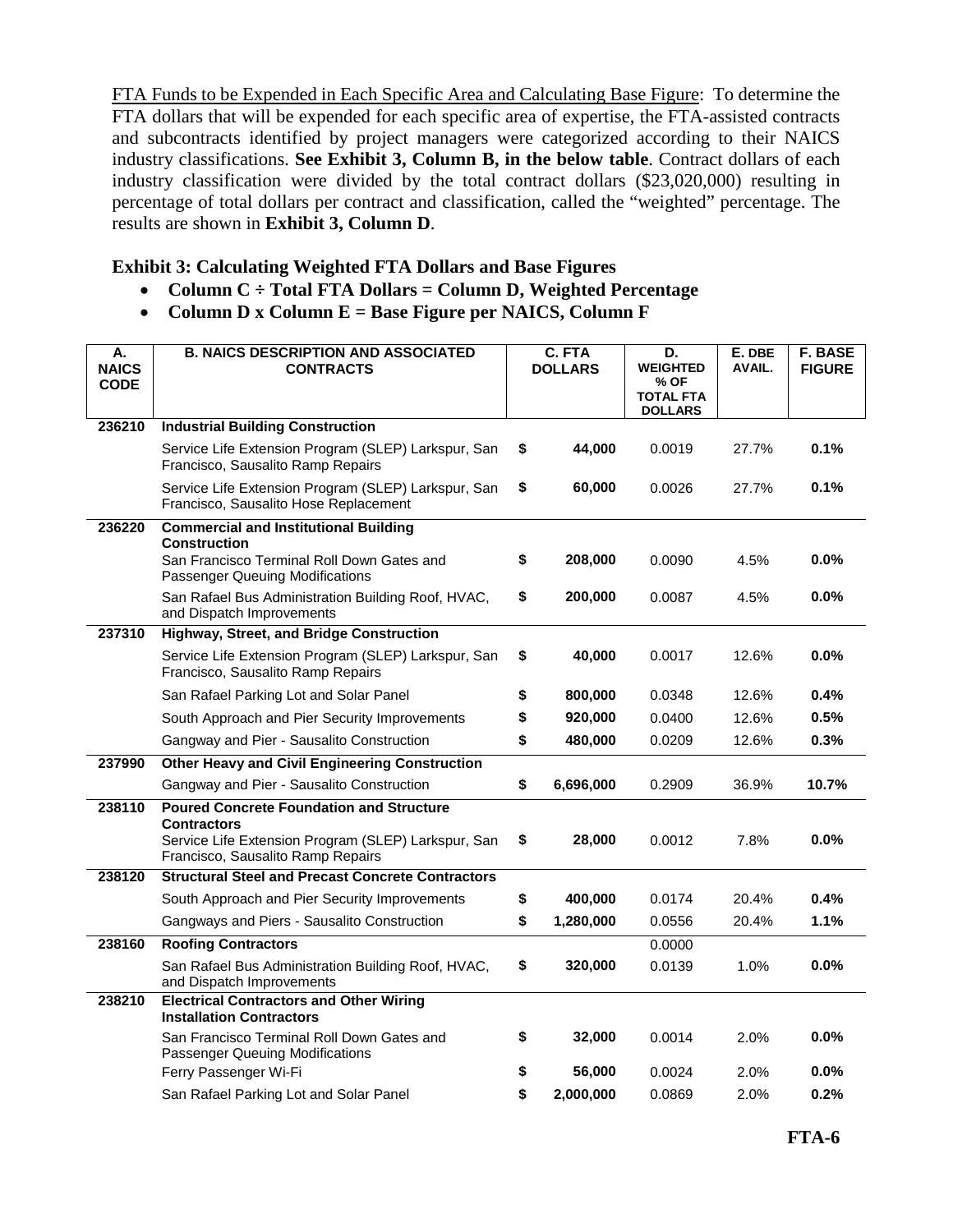|        | South Approach and Pier Security Improvements                                                                                                | \$<br>640,000    | 0.0278 | 2.0%                                           | 0.1%    |
|--------|----------------------------------------------------------------------------------------------------------------------------------------------|------------------|--------|------------------------------------------------|---------|
|        | Gangway and Pier - Sausalito Construction                                                                                                    | \$<br>400,000    | 0.0174 | 2.0%                                           | $0.0\%$ |
|        | San Rafael Bus Administration Building Roof, HVAC,<br>and Dispatch Improvements                                                              | \$<br>32,000     | 0.0014 | 2.0%                                           | 0.0%    |
| 238220 | <b>Plumbing, Heating, and Air-Conditioning</b><br><b>Contractors</b>                                                                         |                  |        |                                                |         |
|        | Dry Docking and Capital Improvements for Ferry Fleet                                                                                         | \$<br>16,000     | 0.0007 | 0.6%                                           | 0.0%    |
|        | Gangways and Piers - Sausalito Construction                                                                                                  | \$<br>320,000    | 0.0139 | 0.6%                                           | 0.0%    |
|        | San Rafael Bus Administration Building Roof, HVAC,<br>and Dispatch Improvements                                                              | \$<br>240,000    | 0.0104 | 0.6%                                           | 0.0%    |
| 238320 | <b>Painting and Wall Covering Contractors</b>                                                                                                |                  |        |                                                |         |
|        | San Rafael Bus Administration Building Roof, HVAC,<br>and Dispatch Improvements                                                              | \$<br>8,000      | 0.0003 | 1.3%                                           | 0.0%    |
| 238330 | <b>Flooring Contractors</b>                                                                                                                  |                  |        |                                                |         |
|        | Dry Docking and Capital Improvements for Ferry Fleet                                                                                         | \$<br>320,000    | 0.0139 | 0.6%                                           | 0.0%    |
| 238390 | <b>Other Building Finishing Contractors</b>                                                                                                  |                  |        |                                                |         |
|        | Service Life Extension Program (SLEP) Larkspur, San<br>Francisco, Sausalito Ramp Repairs                                                     | \$<br>88,000     | 0.0038 | 2.4%                                           | 0.0%    |
| 238910 | <b>Site Preparation Contractors</b>                                                                                                          |                  |        |                                                |         |
|        | Ferry Passenger Wi-Fi                                                                                                                        | \$<br>8,000      | 0.0003 | 7.3%                                           | 0.0%    |
| 238990 | <b>All Other Specialty Trade Contractors</b>                                                                                                 |                  |        |                                                |         |
|        | Ferry Passenger Wi-Fi                                                                                                                        | \$<br>16,000     | 0.0007 | 8.3%                                           | 0.0%    |
|        | South Approach and Pier Security Improvements                                                                                                | \$<br>640,000    | 0.0278 | 8.3%                                           | 0.2%    |
| 332312 | <b>Fabricated Structural Metal Manufacturing</b>                                                                                             |                  |        |                                                |         |
|        | San Francisco Terminal Roll Down Gates and<br><b>Passenger Queuing Modifications</b>                                                         | \$<br>40,000     | 0.0017 | 5.8%                                           | 0.0%    |
| 336611 | <b>Ship Building and Repair</b>                                                                                                              |                  |        |                                                |         |
|        | Dry Docking and Capital Improvements for Ferry Fleet                                                                                         | \$<br>5,584,000  | 0.2426 | 0.0%                                           | 0.0%    |
| 518210 | Data Processing, Hosting, and Related Services                                                                                               |                  |        |                                                |         |
|        | Dry Docking and Capital Improvements for Ferry Fleet                                                                                         | \$<br>40,000     | 0.0017 | 1.2%                                           | 0.0%    |
| 532490 | Other Commercial and Industrial Machinery and<br><b>Equipment Rental and Leasing</b><br>Dry Docking and Capital Improvements for Ferry Fleet | \$<br>40,000     | 0.0017 | 1.5%                                           | 0.0%    |
| 541330 | <b>Engineering Services</b>                                                                                                                  |                  |        |                                                |         |
|        | Larkspur Ferry Service and Parking Expansion<br>Environmental Clearance and Preliminary Design<br>Study                                      | \$<br>876,000    | 0.0381 | 5.2%                                           | 0.2%    |
| 541370 | <b>Surveying and Mapping (except Geophysical</b><br>Services)                                                                                |                  |        |                                                |         |
|        | Gangway and Pier - Sausalito Construction                                                                                                    | \$<br>24,000     | 0.0010 | 17.6%                                          | 0.0%    |
| 541611 | <b>Administrative Management and General</b><br><b>Management Consulting Services</b>                                                        |                  |        |                                                |         |
|        | Larkspur Ferry Service and Parking Expansion<br>Environmental Clearance and Preliminary Design<br>Study                                      | \$<br>124,000    | 0.0054 | 5.2%                                           | $0.0\%$ |
|        | TOTAL FTA-ASSISTED CONTRACTS                                                                                                                 | \$<br>23,020,000 | 100.0% | <b>OVERALL</b><br><b>BASE</b><br><b>FIGURE</b> | 14.5%   |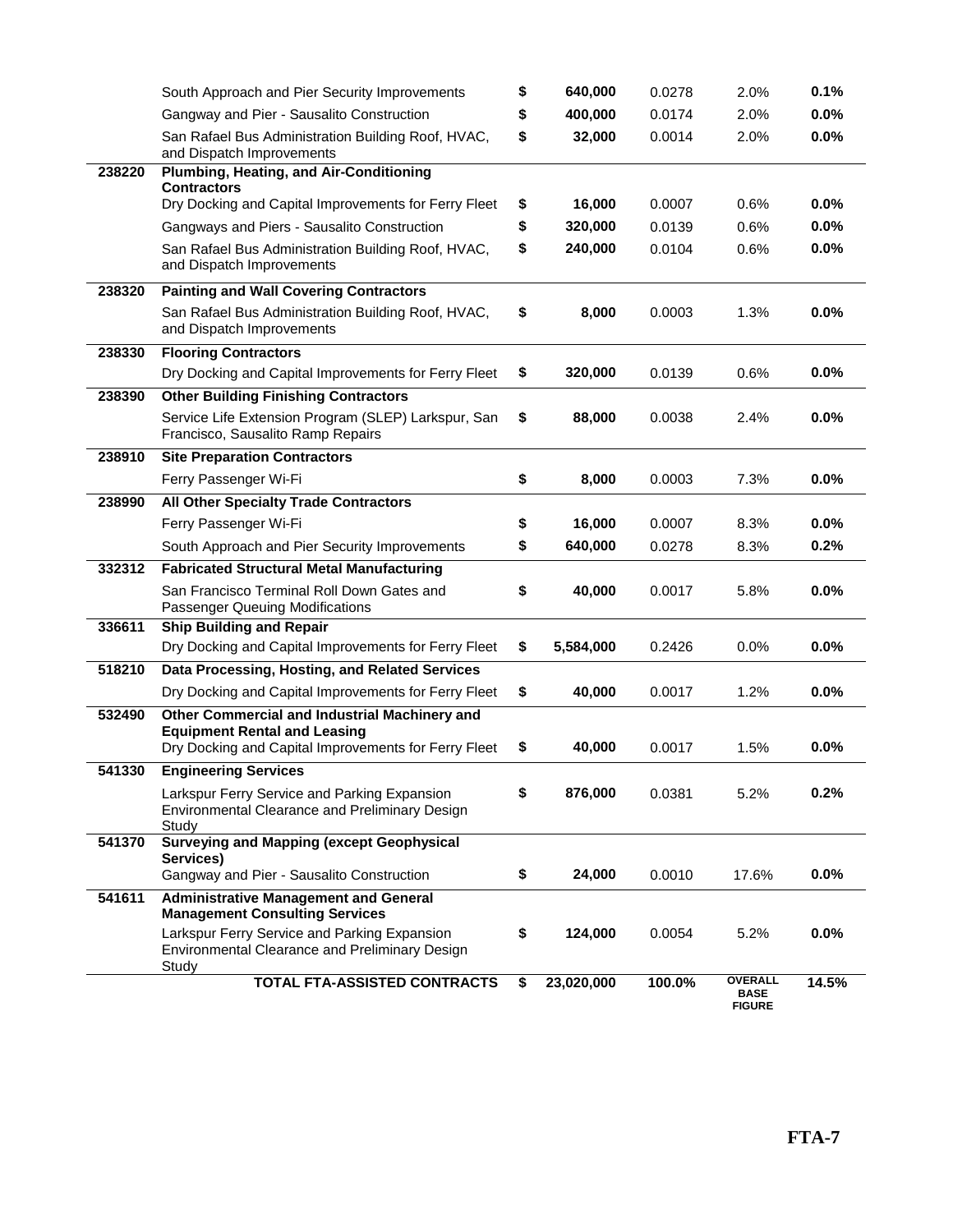Next, Base Figure for the overall goal was calculated by multiplying the weighted percentage of funds to be expended for each NAICS (**Exhibit 3, Column D**) by DBE relative availability for each NAICS (carried forward from Exhibit 2 and shown in **Exhibit 3, Column E**). Base Figure per NAICS is shown in **Exhibit 3, Column F**. Finally, Base Figures for all NAICS were totaled, resulting in a **14.5% Overall Base Figure**.

Calculating Base Figure per Individual Contract: To determine the base figure for each contract, the percentage of work (prime and sub) identified by project managers was multiplied by the DBE relative availability (carried forward from **Exhibit 2**), and totaled for each contract. See **Exhibit 4 below.**

#### **EXHIBIT 4: Base Figure Breakdown Per Individual Contract**

| <b>Description of Contract</b>     | <b>NAICS Code and Description for Prime and Subcontracting</b><br><b>Opportunities</b> | $%$ of<br>Individual<br><b>Contract</b><br><b>Dollars</b> | <b>Relative</b><br><b>DBE</b><br>Avail-<br>ability | <b>Base</b><br><b>Figure</b><br>Per<br><b>Contract</b> |
|------------------------------------|----------------------------------------------------------------------------------------|-----------------------------------------------------------|----------------------------------------------------|--------------------------------------------------------|
| <b>San Francisco Terminal Roll</b> |                                                                                        |                                                           |                                                    |                                                        |
| <b>Down Gates and Passenger</b>    | Prime: 236220 Commercial and Institutional Building                                    |                                                           |                                                    |                                                        |
| <b>Queuing Modifications</b>       | Construction                                                                           | 75.0%                                                     | 4.5%                                               | 3.4%                                                   |
|                                    | Sub: 238210 Electrical Contractors and Other Wiring                                    |                                                           |                                                    |                                                        |
|                                    | <b>Installation Contractors</b>                                                        | 11.0%                                                     | 2.0%                                               | 0.2%                                                   |
|                                    | Sub: 332312 Fabricated Structural Metal Manufacturing                                  | 14.0%                                                     | 5.8%                                               | 0.8%                                                   |
|                                    | <b>Contract Total</b>                                                                  | 100%                                                      |                                                    | 4.4%                                                   |
| SLEP Larkspur, San Francisco,      |                                                                                        |                                                           |                                                    |                                                        |
| <b>Sausalito Hose Replacement</b>  | Prime: 236210 Industrial Building Construction                                         | 100.0%                                                    | 27.7%                                              | 27.7%                                                  |
|                                    | <b>Contract Total</b>                                                                  | 100%                                                      |                                                    | 27.7%                                                  |
| SLEP Larkspur, San Francisco,      |                                                                                        |                                                           |                                                    |                                                        |
| <b>Sausalito Ramp Repairs</b>      | Prime: 236210 Industrial Building Construction                                         | 22.0%                                                     | 27.7%                                              | 6.1%                                                   |
|                                    | Sub: 237310 Highway, Street, and Bridge Construction                                   | 20.0%                                                     | 12.6%                                              | 2.5%                                                   |
|                                    | Sub: 238110 Poured Concrete Foundation and Structure                                   |                                                           |                                                    |                                                        |
|                                    | Contractors                                                                            | 14.0%                                                     | 7.8%                                               | 1.1%                                                   |
|                                    | Sub: 238390 Other Building Finishing Contractors                                       | 44.0%                                                     | 2.4%                                               | 1.1%                                                   |
|                                    | <b>Contract Total</b>                                                                  | 100%                                                      |                                                    | 10.8%                                                  |
|                                    | Prime: 238210 Electrical Contractors and Other Wiring                                  |                                                           |                                                    |                                                        |
| Ferry Passenger Wi-Fi              | <b>Installation Contractors</b>                                                        | 70.0%                                                     | 2.0%                                               | 1.4%                                                   |
|                                    | Sub: 238910 Site Preparation Contractors                                               | 10.0%                                                     | 7.3%                                               | 0.7%                                                   |
|                                    | Sub: 238990 All Other Specialty Trade Contractors                                      | 20.0%                                                     | 8.3%                                               | 1.7%                                                   |
|                                    | <b>Contract Total</b>                                                                  | 100%                                                      |                                                    | 3.8%                                                   |
| <b>Dry Docking and Capital</b>     |                                                                                        |                                                           |                                                    |                                                        |
| <b>Improvement for Ferry Fleet</b> | Prime: 336611 Ship Building and Repair                                                 | 93.1%                                                     | 0.0%                                               | 0.0%                                                   |
|                                    | Sub: 238220 Plumbing and HVAC Contractors                                              | 0.2%                                                      | 0.6%                                               | 0.0%                                                   |
|                                    | Sub: 238330 Flooring Contractors                                                       | 5.0%                                                      | 0.6%                                               | 0.0%                                                   |
|                                    | Sub: 518210 Data Processing, Hosting, and Related Services                             | 1.0%                                                      | 1.2%                                               | 0.0%                                                   |
|                                    | Sub: 532490 Other Commercial and Industrial Machinery and                              |                                                           |                                                    |                                                        |
|                                    | <b>Equipment Rental and Leasing</b>                                                    | 1.0%                                                      | 1.5%                                               | 0.0%                                                   |
|                                    | <b>Contract Total</b>                                                                  | 100%                                                      |                                                    | 0.1%                                                   |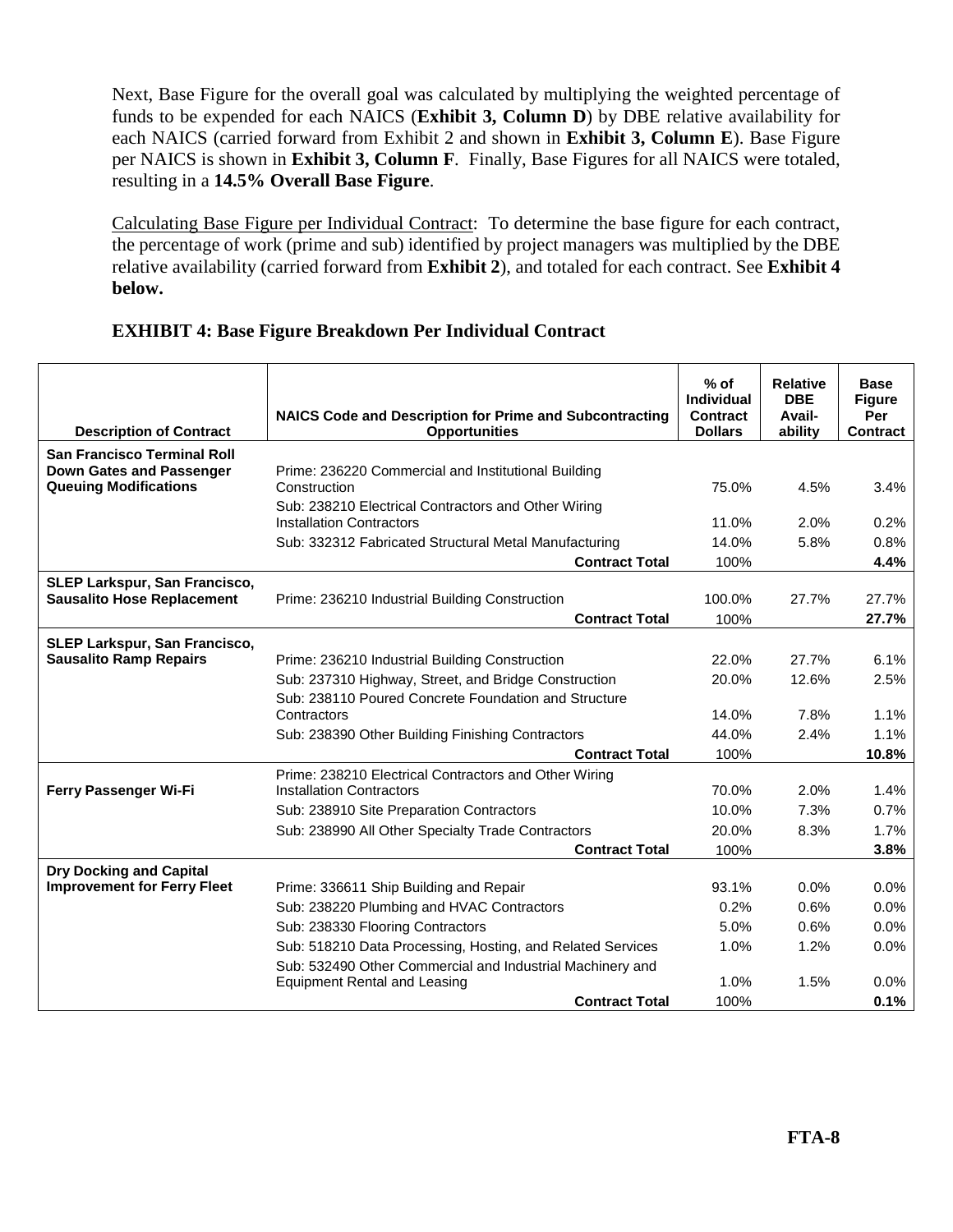| <b>San Rafael Bus Administration</b>  |                                                                                        |       |       |         |
|---------------------------------------|----------------------------------------------------------------------------------------|-------|-------|---------|
| Building, Roof, HVAC and              | Prime: 236220 Commercial and Institutional Building                                    |       |       |         |
| <b>Dispatch Improvements</b>          | Construction                                                                           | 25.0% | 4.5%  | 1.1%    |
|                                       | Sub: 238160 Roofing Contractor                                                         | 40.0% | 1.0%  | 0.4%    |
|                                       | Sub: 238210 Electrical Contractors and Other Wiring                                    |       |       |         |
|                                       | <b>Installation Contractors</b>                                                        | 4.0%  | 2.0%  | 0.1%    |
|                                       | Sub: 238220 Plumbing, Heating, and Air-Conditioning<br>Contractors                     | 30.0% | 0.6%  | 0.2%    |
|                                       | Sub: 238320 Painting and Wall Covering Contractors                                     | 1.0%  | 1.3%  | $0.0\%$ |
|                                       | <b>Contract Total</b>                                                                  | 100%  |       | 1.8%    |
| San Rafael Parking Lot and            |                                                                                        |       |       |         |
| <b>Solar Panel Project</b>            | Prime: 237310 Highway, Street, and Bridge Contractors                                  | 20.0% | 12.6% | 2.5%    |
|                                       | Sub: 237310 Highway, Street, and Bridge Contractors                                    | 8.5%  | 12.6% | 1.1%    |
|                                       | Sub: 238210 Electrical Contractors and Other Wiring                                    |       |       |         |
|                                       | <b>Installation Contractors</b>                                                        | 71.4% | 2.0%  | 1.4%    |
|                                       | <b>Contract Total</b>                                                                  | 100%  |       | 5.0%    |
| South Approach and Pier               |                                                                                        |       |       |         |
| <b>Security Improvements</b>          | Prime: 237310 Highway, Street, and Bridge Contractors                                  | 32%   | 12.6% | 4.0%    |
|                                       | Sub: 237310 Highway, Street, and Bridge Contractors                                    | 3%    | 12.6% | 0.4%    |
|                                       | Sub: 238120 Structural Steel and Precast Concrete                                      |       |       |         |
|                                       | Contractors                                                                            | 15%   | 20.4% | 3.1%    |
|                                       | Sub: 238210 Electrical Contractors and Other Wiring<br><b>Installation Contractors</b> | 25%   | 2.0%  | 0.5%    |
|                                       | Sub: 238990 All Other Specialty Trade Contractors                                      | 25%   | 8.3%  | 2.1%    |
|                                       | <b>Contract Total</b>                                                                  | 100%  |       | 10.0%   |
| <b>Gangways and Piers - Sausalito</b> | Prime: 237990 Other Heavy and Civil Engineering                                        |       |       |         |
| <b>Construction</b>                   | Construction                                                                           | 72.8% | 36.9% | 26.9%   |
|                                       | Sub: 237310 Highway, Street, and Bridge Construction                                   | 5.2%  | 12.6% | 0.7%    |
|                                       | Sub: 238120 Structural Steel and Precast Concrete                                      |       |       |         |
|                                       | Contractors                                                                            | 14.0% | 20.4% | 2.9%    |
|                                       | Sub: 238210 Electrical Contractors and Other Wiring                                    |       |       |         |
|                                       | <b>Installation Contractors</b>                                                        | 4.3%  | 2.0%  | 0.1%    |
|                                       | Sub: 238220 Plumbing and HVAC Contractors                                              | 3.5%  | 0.6%  | 0.0%    |
|                                       | Sub: 541370 Surveying and Mapping (except Geophysical)<br><b>Services</b>              |       |       |         |
|                                       |                                                                                        | 0.2%  | 17.6% | 0.0%    |
| <b>Larkspur Ferry Service and</b>     | <b>Contract Total</b>                                                                  | 100%  |       | 30.5%   |
| <b>Parking Expansion</b>              |                                                                                        |       |       |         |
| <b>Environmental Clearance and</b>    |                                                                                        |       |       |         |
| <b>Preliminary Design Study</b>       | Prime: 541330 Engineering Services                                                     | 80.0% | 5.2%  | 4.2%    |
|                                       | Sub: 541330 Engineering Services                                                       | 7.6%  | 5.2%  | 0.4%    |
|                                       | Sub: 541611 Administrative Management and General                                      |       |       |         |
|                                       | <b>Management Consulting Services</b>                                                  | 12.4% | 5.1%  | 0.6%    |
|                                       | <b>Contract Total</b>                                                                  | 100%  |       | 5.2%    |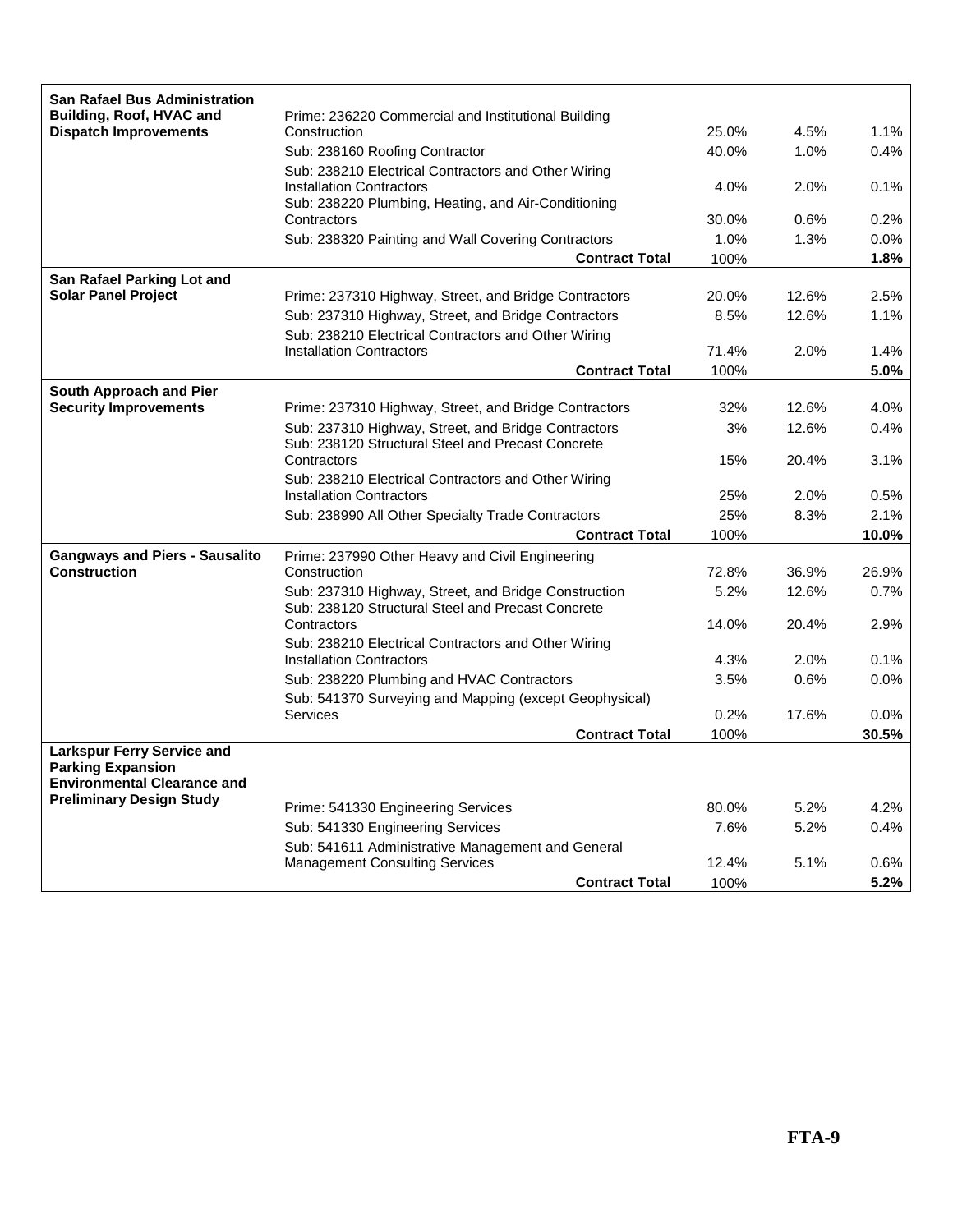# **Step Two. Adjusting Step One Base Figures**

In adjusting the District's Step One Base Figure of **14.5%**, the District examined past participation as considerable evidence of DBE participation it expects in the absence of discrimination. The District also considered other data that would help better measure the percentage of work that DBEs would be likely to obtain in the absence of discrimination to make the Step One Base Figure as precise as possible.

#### *Past Participation*

In accordance with the U.S. DOT *Tips for Goal Setting*, as of December 22, 2014, the District examined DBE participation (based on awards and commitments) on FTA-assisted projects for FFY 2015/2016 – 2017/2018.

FFY 2015-2016: Awards/Commitments 1.1% FFY 2016-2017: Awards/Commitments 5.4% FFY 2017-2018: Awards/Commitments 5.3%

In adjusting the Step One Base Figure, the District determined DBE historical past participation percentage is **9.9%**.

#### **Calculations:**

FFY 2019/2020- 2021/2022 Base Figure: 14.5% Historical Median Past Participation: 5.3% Adjustment: (base figure 14.5%) + (historical median past participation 5.3%) = 19.8 ÷ 2 = **9.9%**.

In evaluating the adjusted figure in Step Two, the District determine it would not use past participation due to contracts in FFY20-22 are not similar. The District then considered other information, particularly in past marine construction projects to make further adjustments.

#### *Other Considered Information*

The District evaluated the specific nature of the contracts budgeted for award in FFY 2019/2020 – 2021/2022, and past participation on marine construction projects as a whole, and found that further refinements were warranted to measure actual relative availability of DBEs to perform the types of contracts (both prime and sub) that the District will let.

After investigating historical data in the District's marine construction contracts and contacting 94 DBE firms in the District's local market area certified in the NACIS code for prime work, evidence suggests DBE firms were unlikely to perform as prime contractors but could potentially perform as subcontractors for three contracts included in the overall goal. Therefore, staff determined adjustments were warranted to zero out the prime work for the following three contracts:

- 1. SERVICE LIFE EXTENSION PROGRAM (SLEP) LARKSPUR, SAN FRANCISCO, AND SAUSALITO RAMPS AND PIERS
- 2. SOUTH APPROACH AND PIER SECURITY IMPROVEMENTS
- 3. GANGWAYS AND PIERS SAUSALITO CONSTRUCTION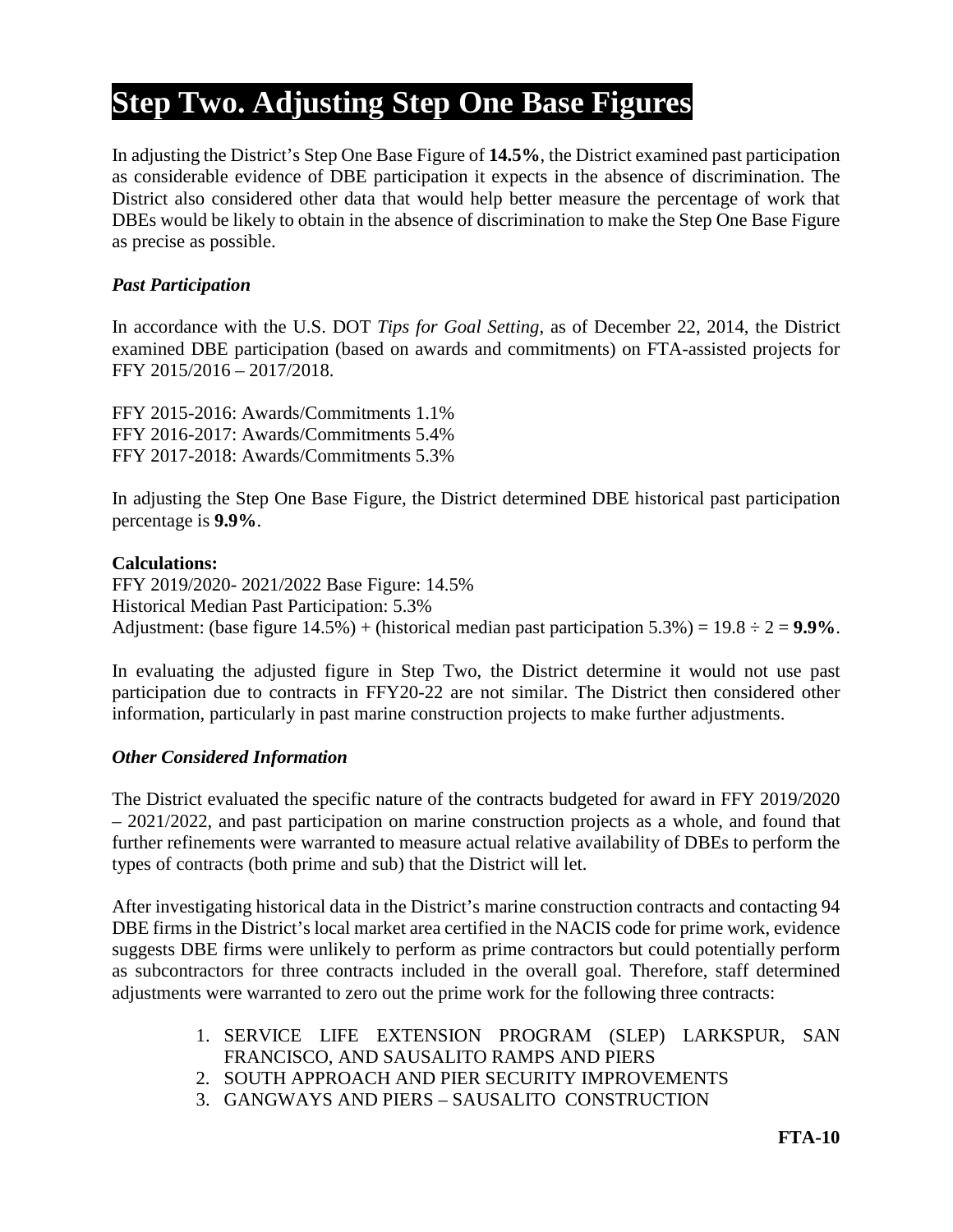#### **SERVICE LIFE EXTENSION PROGRAM (SLEP) LARKSPUR, SAN FRANCISCO, AND SAUSALITO RAMPS AND PIERS**

This project includes rehabilitation work at each of the District's three ferry terminals and is considered specialized as the prime work will require a marine construction contractor to perform work over the water with specialized marine equipment. The prime contractor work includes removing and replacing hydraulic cylinders that raise and lower the ferry gangplanks, removing and replacing steel and rubber fenders located on the berthing platforms, repairing steel piling, and repairing miscellaneous steel and aluminum structures. The contractor must develop, design, install and later remove temporary supports and structures to temporarily brace and support the existing structures when performing the repair work. The existing facilities where the work will be performed are partially located in the water, requiring work boats, barges, cranes and other such marine equipment. The work also requires special insurance associated with performing work on the water.

District staff conducted research by contacting 31 DBE firms certified in NAICS code 236210 in the District's local market area, to inquire if their firm was experienced in marine construction, held marine insurance and was ready willing and able to perform as a prime contractor for this project. Staff also viewed websites of firms to verify projects and work expertise. Research findings suggest the scope of work for this particular project was outside the normal scope of work of the DBE firms to perform as a prime. Following discussions with the project manager, the District's Step Two adjustment is based on an assessment of DBE availability solely on subcontracting opportunities and excludes the prime work in NAICS code 236210, Industrial Building Construction for this project.

Step 1: Results from Base Figure Calculation: 10.8%.

Step 2: Removed prime work from calculation. Possible subcontracting opportunities are available, resulting in an adjusted base figure of 4.7%.

| <b>NAICS</b> Code and Description for Prime and Subcontracting Opportunities                           | % of Total<br><b>Individual</b><br><b>Contract</b><br><b>Dollars</b> | <b>Relative</b><br>DBE<br>Avail-<br>ability | <b>Base</b><br><b>Figure Per</b><br><b>Contract</b> |
|--------------------------------------------------------------------------------------------------------|----------------------------------------------------------------------|---------------------------------------------|-----------------------------------------------------|
| Service Life Extension Program (SLEP) Larkspur, San Francisco, and Sausalito<br><b>Ramps and Piers</b> |                                                                      |                                             |                                                     |
| Prime: 236210, Industrial Building Construction                                                        | 22.0%                                                                | $0.0\%$                                     | 0.0%                                                |
| Sub: 237310, Highway, Street, and Bridge Construction                                                  | 20.0%                                                                | 12.6%                                       | 2.5%                                                |
| Sub: 238110, Poured Concrete Foundation and Structure Contractors                                      | 14.0%                                                                | 7.8%                                        | 1.1%                                                |
| Sub: 238390, Other Building Finishing Contractors                                                      | 44.0%                                                                | 2.4%                                        | 1.1%                                                |
| <b>Contract Total</b>                                                                                  |                                                                      |                                             | 4.7%                                                |

#### **SOUTH APPROACH AND PIER SECURITY IMPROVEMENTS**

This project is estimated at \$3.2 million and is a complex project requiring protection of security sensitive information, coordination of multiple subcontractors, suppliers and vendors, coordination of work with multiple other contractors working in the same geographic area, working in a public park area with thousands of tourists yearly, and complying with restrictive National Park Service Special Use Permit requirements. The project is also considered specialized as some work involves complex excavation and shoring necessary to install security features and some work will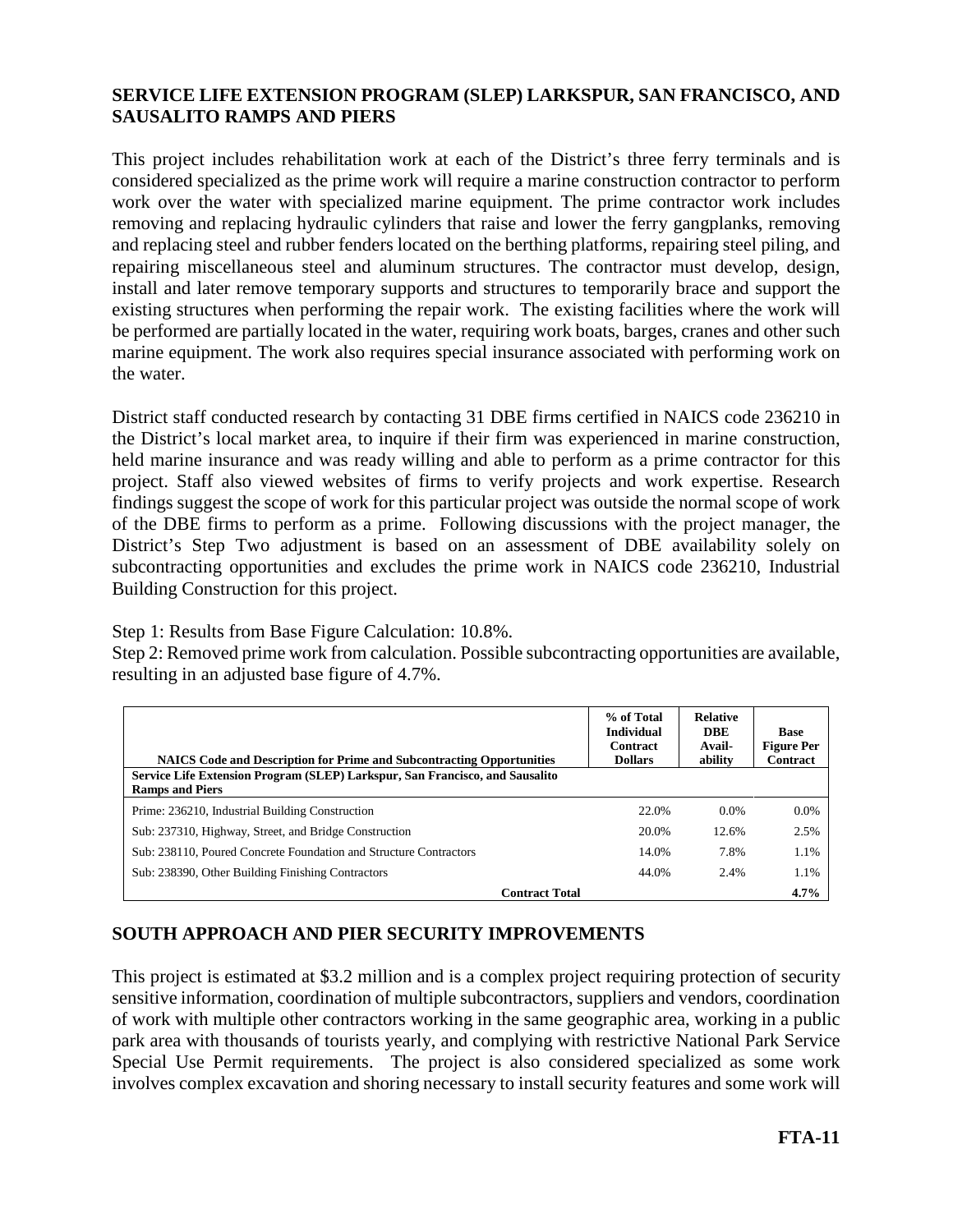be conducted in the water and on an existing pier requiring boat access, cranes and marine equipment.

Staff conducted research by contacting 26 DBE firms certified in NAICS code 237310 to inquire if their firm would be able to perform as a prime contractor for this project. Staff also viewed the websites of these firms to verify the type of project experience and firms' capabilities. Research findings suggest this type of work is outside of the normal scope of work for these firms. In addition, most firms performed as subcontractors and not as primes. Following discussions with the project manager, it was determined DBE firms were unlike to perform as a prime contractor. Therefore, the District's Step Two adjustment is based on an assessment of DBE availability solely on subcontracting opportunities and excludes the prime work in NAICS code 237310, Highway, Street, and Bridge Contractors for this project.

Step 1: Results from Base Figure Calculation: 10.0%.

Step 2: Removed prime work from calculation. Possible subcontracting opportunities are available resulting in an adjusted base figure of 6.0%.

| <b>NAICS</b> Code and Description for Prime and Subcontracting Opportunities  | % of Total<br><b>Individual</b><br><b>Contract</b><br><b>Dollars</b> | <b>Relative</b><br>DBE<br>Avail-<br>ability | <b>Base</b><br><b>Figure Per</b><br>Contract |
|-------------------------------------------------------------------------------|----------------------------------------------------------------------|---------------------------------------------|----------------------------------------------|
| <b>South Approach And Pier Security Implementation</b>                        |                                                                      |                                             |                                              |
| Prime: 237310, Highway, Street, and Bridge Contractors                        | 32.0%                                                                | $0.0\%$                                     | $0.0\%$                                      |
| Sub: 237310, Highway, Street, and Bridge Contractors                          | 3.0%                                                                 | 12.6%                                       | 0.4%                                         |
| Sub: 238120, Structural Steel and Precast Concrete Contractors                | 15.0%                                                                | 20.4%                                       | 3.1%                                         |
| Sub: 238210, Electrical Contractors and Other Wiring Installation Contractors | 25.0%                                                                | 2.0%                                        | 0.5%                                         |
| Sub: 238990, All Other Specialty Trade Contractors                            | 25.0%                                                                | 8.3%                                        | 2.1%                                         |
| <b>Contract Total</b>                                                         |                                                                      |                                             | 6%                                           |

### **GANGWAYS AND PIERS – SAUSALITO CONSTRUCTION**

The Gangways and Piers, Sausalito Construction project is a large project estimated at approximately \$12 million. Due to the size and specialized nature of this project, the bonding requirements, financial requirements, and special marine insurance will likely limit the prospective prime contractors for the work to companies that exceed the DBE size standards. Unbundling this contract is not practical and would severely impact the efficiency of the District's transit operations and would result in overly complicated procurement and contract administration activities associated with having multiple construction contracts. In addition, the geographic area will not accommodate independent access for multiple contractors.

The prime work for this project includes constructing a temporary steel and timber pier supported on steel piles, removing and relocating an existing 43 foot by 110 foot steel float, installing steel piling for the temporary float, constructing a new 46 foot by 145 foot concrete float, demolishing an existing concrete pier, constructing a new steel pile supported concrete pier, removing numerous existing utility lines, installing new utility lines, installing a new hydraulic lift system and electrical control system, lighting and other associated work. The prime must coordinate multiple suppliers, vendors, fabricators and subcontractors, develop extensive and detailed work plans, traffic control plans, water pollution prevention plans and monitoring plans, and must stage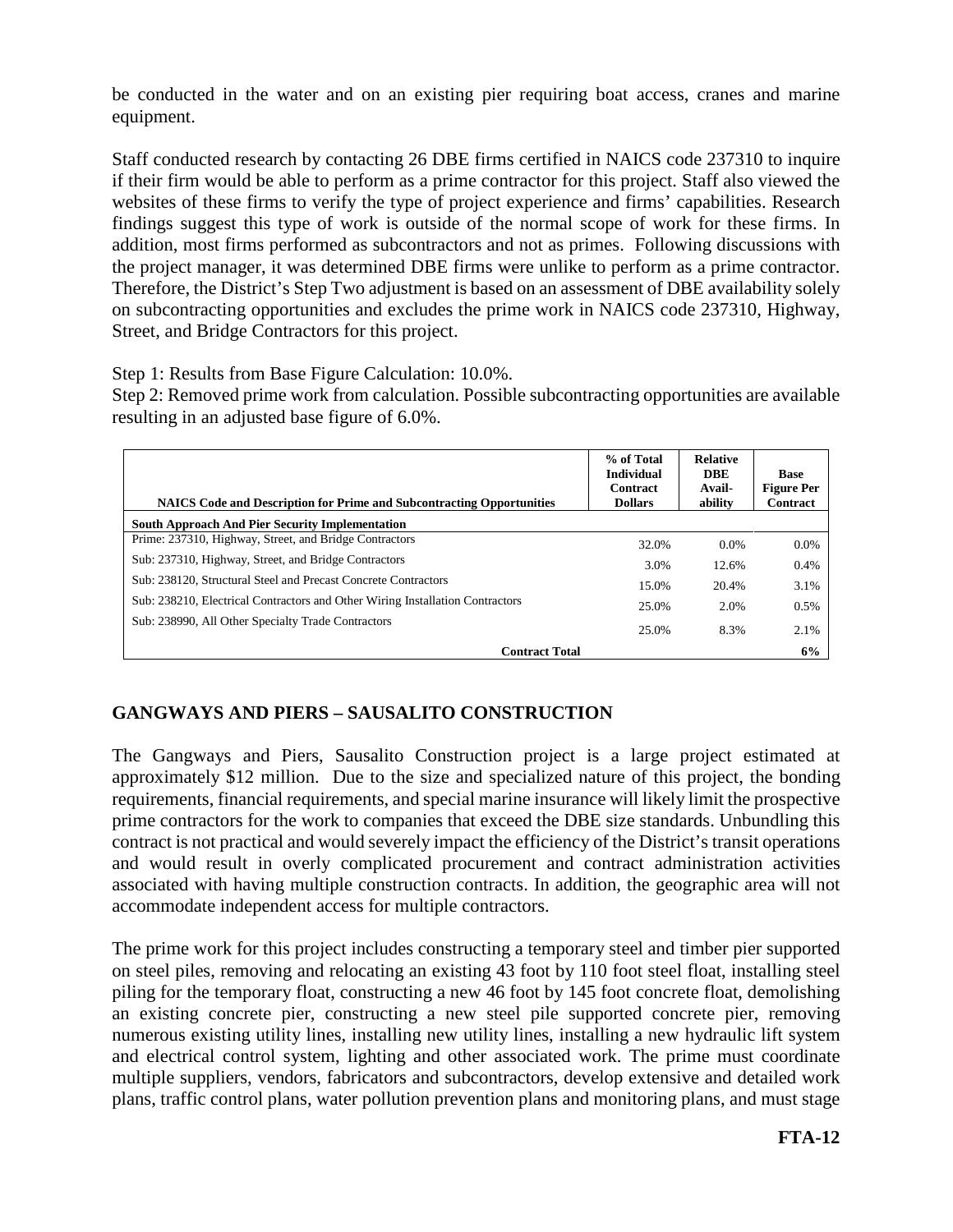the work during restrictive environmental work windows and local city restrictive work windows. The prime must also coordinate all the work and subcontractors to minimize impacts to the District's transit operations. The work will take place primarily on the water requiring specialized marine boats, barges and equipment and the duration of the project is estimated at approximately 3 years, which will require the prime contractor to have adequate cash flow and resources.

Staff conducted research by contacting 37 DBE firms certified in NAICS code 237990 in the District's local market area to inquire if their firm was experienced in marine construction, held marine insurance, and/or was able to perform the duties described above as a prime contractor. Research findings suggest this type of work was outside the normal scope of work these firms provided and/or bonding requirements would be an issue.

After further discussion with the project manager, the District determined DBE firms were unlikely to perform as a prime contractor. Therefore, the District's Step Two adjustment is based on an assessment of DBE availability solely on subcontracting opportunities, and excludes the prime work in NAICS code 237990, Other Heavy and Civil Engineering for this project.

Step 1: Results from Base Figure Calculation: 30.5%.

Step 2: Removed prime work from calculation. Possible subcontracting opportunities are available resulting in an adjusted base figure of 3.7%.

| and Description for Prime<br><b>NAICS</b> Code<br>Subcontracting<br>and<br><b>Opportunities</b> | % of Total<br><b>Individual</b><br><b>Contract</b><br><b>Dollars</b> | <b>Relative</b><br><b>DBE</b><br>Avail-<br>ability | <b>Base</b><br><b>Figure Per</b><br><b>Contract</b> |
|-------------------------------------------------------------------------------------------------|----------------------------------------------------------------------|----------------------------------------------------|-----------------------------------------------------|
| <b>Gangways and Piers, Sausalito Construction</b>                                               |                                                                      |                                                    |                                                     |
| Prime: 237990, Other Heavy and Civil Engineering Construction                                   | 72.8%                                                                | $0.0\%$                                            | $0.0\%$                                             |
| Sub: 237310, Highway, Streets, and Bridge Contractors                                           | 5.2%                                                                 | 12.6%                                              | 0.7%                                                |
| Sub: 238120, Structural Steel and Precast Concrete Contractors                                  | 14.0%                                                                | 20.4%                                              | 2.9%                                                |
| Sub:238210, Electrical Contractors and Other Wiring Installation Contractors                    | 4.3%                                                                 | 2.0%                                               | 0.1%                                                |
| Sub: 238220, Plumbing, Heating, and Air-Conditioning Contractors                                | 3.5%                                                                 | 0.6%                                               | $0.0\%$                                             |
| Sub: 541370, Surveying and Mapping (except Geophysical) Services                                | 0.2%                                                                 | 17.6%                                              | $0.0\%$                                             |
| <b>Contract Total</b>                                                                           |                                                                      |                                                    | $3.7\%$                                             |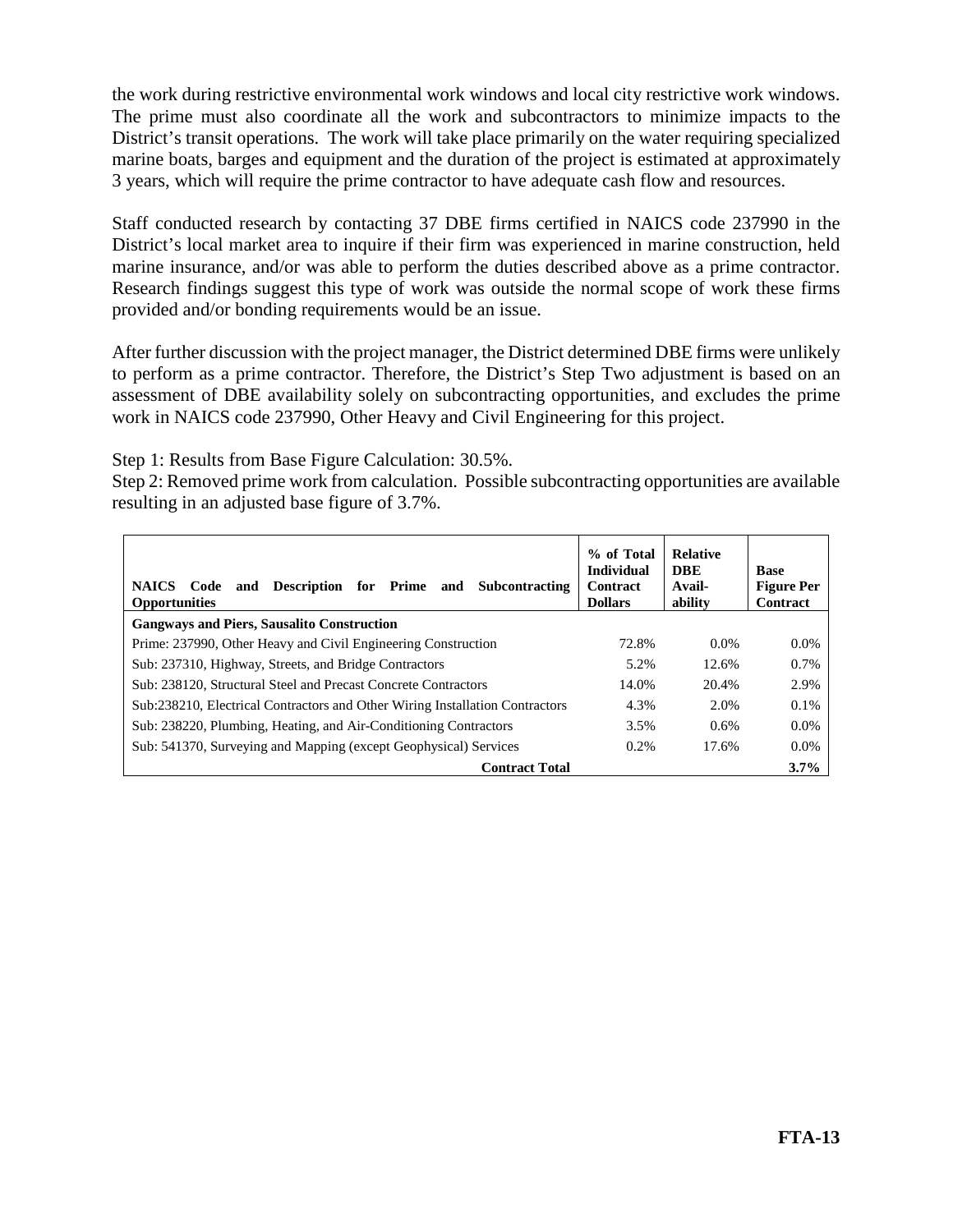# **Overall Goal**

To determine FTA dollars projected for DBEs on each contract, the FTA dollars budgeted for each contract (from **Exhibit 1, Column B**) was multiplied by the adjusted availability per contract. The total of the projected DBE participation dollars was then divided by the total of the budgeted FTA dollars for all contracts, resulting in a **3.2%** overall goal. See **Exhibit 5 below**.

|                                                                                                     |                       | C. DBE<br><b>AVAILABILITY</b><br><b>PER</b> | D. FTA \$<br>Projected |
|-----------------------------------------------------------------------------------------------------|-----------------------|---------------------------------------------|------------------------|
| A. DESCRIPTION OF CONTRACT                                                                          | <b>B. FTA DOLLARS</b> | <b>CONTRACT</b>                             | for DBEs               |
| <b>Ferry Division</b>                                                                               |                       |                                             |                        |
| Service Life Extension Program (SLEP) Larkspur, San Francisco,<br><b>Sausalito Ramps and Piers</b>  | \$200,000             | 4.7%                                        | \$9,400                |
| Service Life Extension Program (SLEP) Larkspur, San Francisco,<br><b>Sausalito Hose Replacement</b> | \$60,000              | 27.7%                                       | \$16,620               |
| Dry Docking and Capital Improvements for Ferry Fleet                                                | \$6,000,000           | 0.0%                                        | \$0                    |
| San Francisco Terminal Roll Down Gates and Passenger Queuing<br>Modifications                       | \$280,000             | 4.4%                                        | \$12,320               |
| Ferry Passenger Wi-Fi                                                                               | \$80,000              | 1.4%                                        | \$1,120                |
| Gangways & Piers - Sausalito Construction                                                           | \$9,200,000           | 3.7%                                        | \$340,400              |
| Larkspur Ferry Service and Parking Expansion Environmental                                          |                       |                                             |                        |
| <b>Clearance and Preliminary Design Study</b>                                                       | \$1,000,000           | 5.2%                                        | \$52,000               |
| <b>Total</b>                                                                                        | \$16,820,000          |                                             | \$431,860              |
| <b>Bus Division</b>                                                                                 |                       |                                             |                        |
| San Rafael Parking Lot and Solar Panel Improvements                                                 | \$2,800,000           | 5.0%                                        | \$140,000              |
| San Rafael Bus Administration Building Roof, HVAC and                                               |                       |                                             |                        |
| Dispatch Improvements                                                                               | \$800,000             | 1.8%                                        | \$14,400               |
| <b>Total</b>                                                                                        | \$3,600,000           |                                             | \$154,400              |
| <b>Bridge Division</b>                                                                              |                       |                                             |                        |
| South Approach and Pier Security Improvements                                                       | \$2,600,000           | 6.0%                                        | \$156,000              |
| <b>Total</b>                                                                                        | \$2,600,000           |                                             | \$156,000              |
| <b>FTA \$ GRAND TOTAL</b>                                                                           | \$23,020,000          |                                             | \$742,260              |
| <b>FTA \$ BUDGETED FOR DBEs</b>                                                                     | \$742,260             |                                             |                        |
| <b>ANNUAL OVERALL GOAL</b>                                                                          | 3.2%                  |                                             |                        |

### **Exhibit 5: Overall Triennial DBE Goal**

# **Race/Gender-Neutral Measures**

### *Summary of Race Neutral Methods of Achieving DBE Participation*

U.S. DOT regulations require that the maximum feasible portion of the overall DBE goal be achieved through race-neutral measures. Neutral efforts are programs and other initiatives that assist small businesses in general and are not limited to minority- or women-owned firms. In the past 18 years, with five exceptions, the District has consistently met its DBE participation goals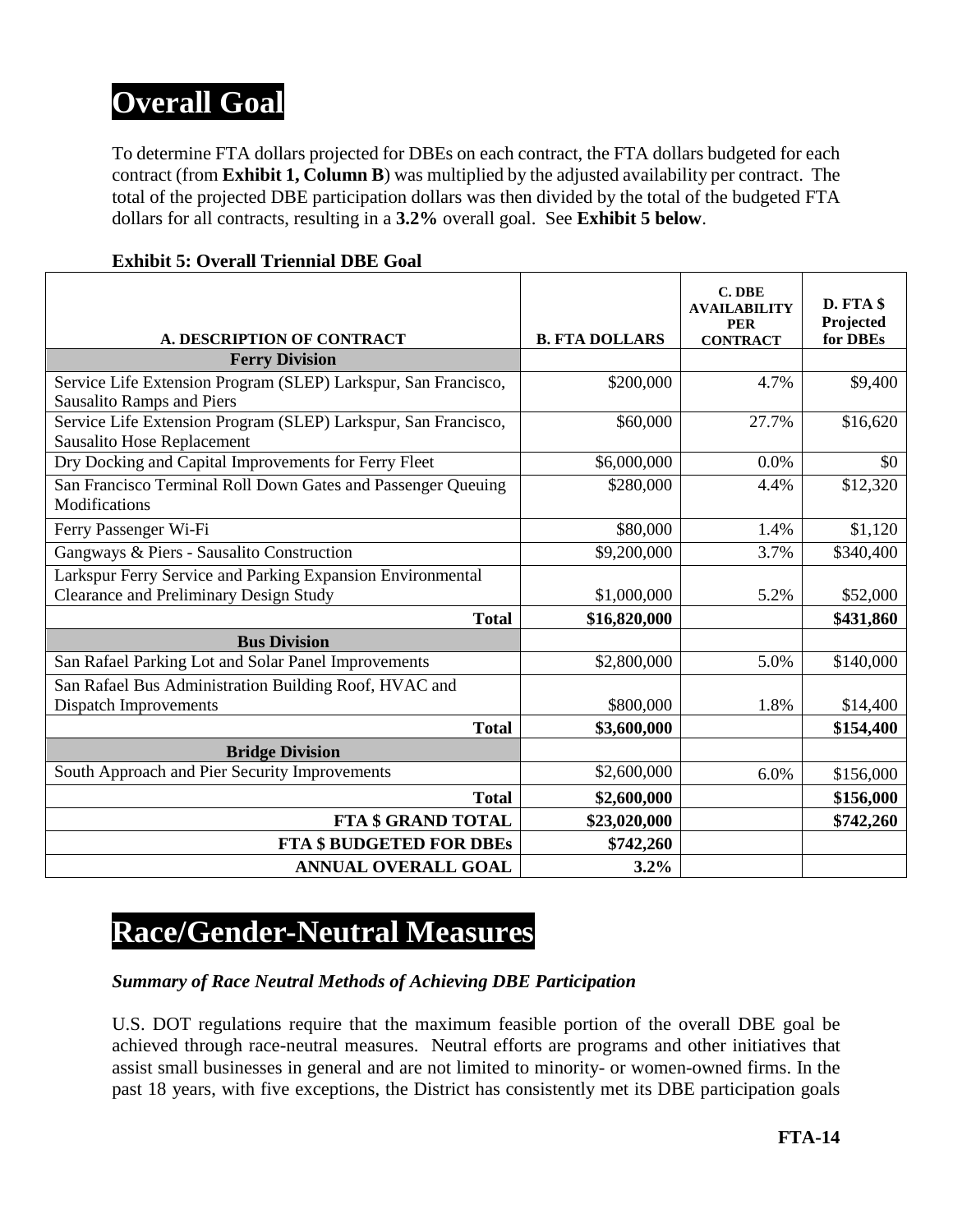on FTA-assisted contracts using race-neutral measures. See **Table 1** for DBE achievement from 2000 to current.

| <b>Fiscal Year</b> | <b>Overall</b> | <b>Achievement</b> | % of Goal       |
|--------------------|----------------|--------------------|-----------------|
|                    | Goal           |                    | <b>Achieved</b> |
| 2000-2001          | 7%             | 8%                 | 114%            |
| 2001-2002          | 8%             | 10%                | 125%            |
| 2002-2003          | 3%             | 4%                 | 133%            |
| 2003-2004          | 4%             | 6%                 | 150%            |
| 2004-2005          | 5%             | 8%                 | 160%            |
| 2005-2006          | 7%             | 7%                 | 100%            |
| 2006-2007          | 1%             | 1%                 | 100%            |
| 2007-2008          | 4%             | .5%                | 12%             |
| 2008-2009          | 4.5%           | .3%                | 7%              |
| 2009-2010          | 3.4%           | 8.4%               | 247%            |
| 2010-2011*         | 3.1%           | 1.9%               | 61%             |
| 2011-2012          | 3.1%           | 5.9%               | 190%            |
| 2012-2013          | 3.1%           | 4.9%               | 158%            |
| 2013-2014          | 5.9%           | 11.4%              | 193%            |
| 2014-2015*         | 5.9%           | .4%                | 7%              |
| 2015-2016*         | 5.9%           | 1.1%               | 19%             |
| 2016-2017          | 3.3%           | 5.4%               | 167%            |
| 2017-2018          | 3.3%           | 5.3%               | 161%            |
| 2018-2019          | 3.3%           | <b>TBD</b>         | <b>TBD</b>      |

**Table 1: Goals and DBE Achievement 2000 through Current:**

\* Shortfall Analysis and Corrective Action plan completed.

 $TBD = To be determined.$ 

The District continues to focus on expanding race/gender-neutral outreach through participation in the "Business Outreach Committee" (BOC), a consortium of 26 Bay Area transit and transportation agencies formed in an effort to maximize outreach efforts. The District's DBE Program Administrator currently holds the chair position of this group. The BOC agencies include the following: Alameda-Contra Costa Transit District, Alameda County Transportation Commission, Bay Area Rapid Transit, California Department of Transportation, California High Speed Rail Authority, Central Contra Costa Transit Authority, City of Rio Vista, City of Santa Rosa, Golden Gate Bridge, Highway and Transportation District, Livermore Amador Valley Transit Authority, Marin Transit, Metropolitan Transportation Commission, Napa Valley Transportation Authority, Peninsula Corridor Joint Powers Board, San Francisco Bay Area Water Emergency Transit Authority, San Francisco County Transportation Authority, San Francisco Municipal Transportation Agency, San Mateo County Transit District, Santa Clara Valley Transportation Authority, Santa Cruz Metropolitan Transit District, Solano County Transit, Sonoma County Department of Transportation and Public Works, Sonoma-Marin Area Rail Transit District, Transbay Joint Powers Authority, Tri Delta Transit, and Western Contra Costa Transit Authority. The BOC publishes a quarterly "Contracting Opportunities" newsletter that features contracts, contacts, resources, and guidance for small businesses and DBEs. Forty-two (42) issues have been published to date.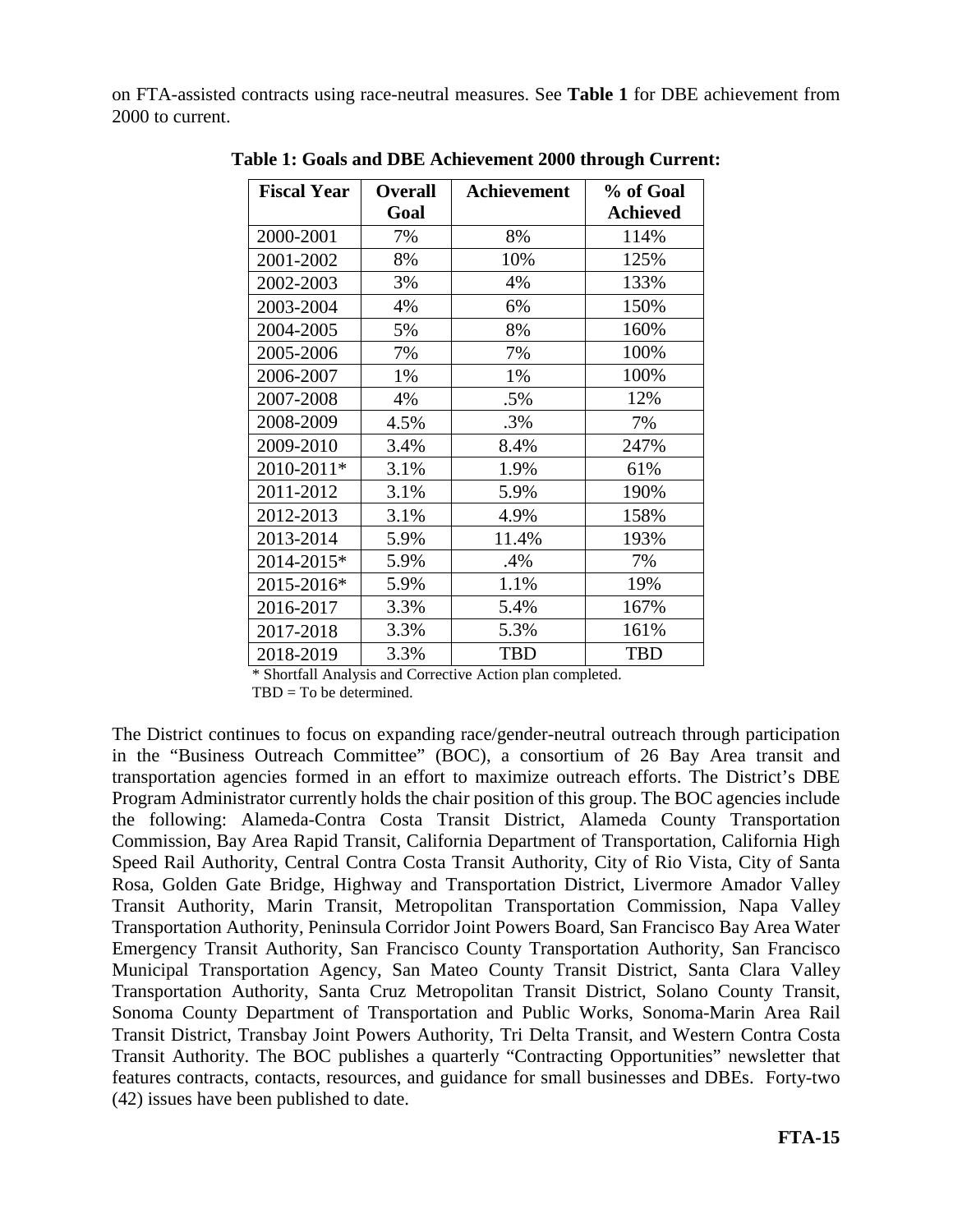The District continues to expand its race/gender-neutral efforts to introduce small businesses to District contracting and procurement opportunities. As an effort to increase DBE participation, the District has published a *Doing Business Guide with the Golden Gate Bridge, Highway and Transportation District* on its website. In addition, the District has implemented a new procurement portal that allows vendors to register and build their firm's profile and to identify their firm as a certified DBE. District staff utilizes the portal to seek DBE firms registered with the applicable NAICS code to announce solicitations. The District also utilizes its SBE program to set SBE contract-specific goals on FTA-assisted contracts to foster disadvantaged and small business participation. Thus far, the District's SBE program has been successful in obtaining DBE/SBE participation.

Another method of race/gender-neutral efforts is conducting extensive outreach. The District is an active participant in the BOC. Through the BOC, the District conducts outreach events with the primary purpose of introducing District opportunities to a wide array of construction and engineering firms, as well as product suppliers and manufacturers. The following is a sampling of the outreach events the District has participated in the past federal fiscal years: DBE certification workshops/webinars presented by certifying CUCP agencies, Bay Area Small Business Expos and Matchmaking Fairs hosted by the California Public Utilities Commission, Meet the Buyers and Meet the Primes events hosted by the BOC, Public Agency Night hosted by Construction Management Association of America and Women's Transportation Seminars, Caltrans Quarterly Joint Professional Liaison Networking and Matchmaking events hosted by Caltrans, 2019 Public Meeting and Prime Networking event hosted by Santa Clara Valley Transportation Authority, and a 2019 Procurement Fair hosted by Norcal Procurement and Technical Assistance Center (PTAC). Norcal PTAC is hosted by Humboldt University and Norcal Small Business Development Center. This year, the BOC plans to collaborate with NorCal PTAC to offer DBE supportive services and technical assistance.

In addition to outreach events, the BOC also issues a quarterly newsletter that lists contracting opportunities, tips for successful bids, contact information, announcement of Bay Area public meetings and events, and any other pertinent information to communicate to the disadvantaged and small business community. The District will continue to publish its contracting opportunities in every BOC newsletter issued. The BOC has also developed an annual schedule of events. Upcoming events includes a DBE Certification Workshop, Meet the Buyers and Meet the Primes events, and a Contractors' Academy.

The District will continue its regular race/gender-neutral activities, including:

- $\triangleright$  Ensuring that bidding and contract requirements facilitate participation by DBEs and other small businesses by including DBE language throughout District bid documents:
	- $\checkmark$  The District's DBE Program policy.
	- $\checkmark$  A nondiscrimination assurance from the contractor (and each subcontract the prime contractor signs with a subcontractor).
	- $\checkmark$  A statement that encourages prime contractors to use financial institutions owned and controlled by socially and economically disadvantaged individuals in the community.
	- $\checkmark$  The website address for the DBE directory identifying all firms eligible to participate as DBEs in the District's program.
	- $\checkmark$  A section that provides the DBE certification standards.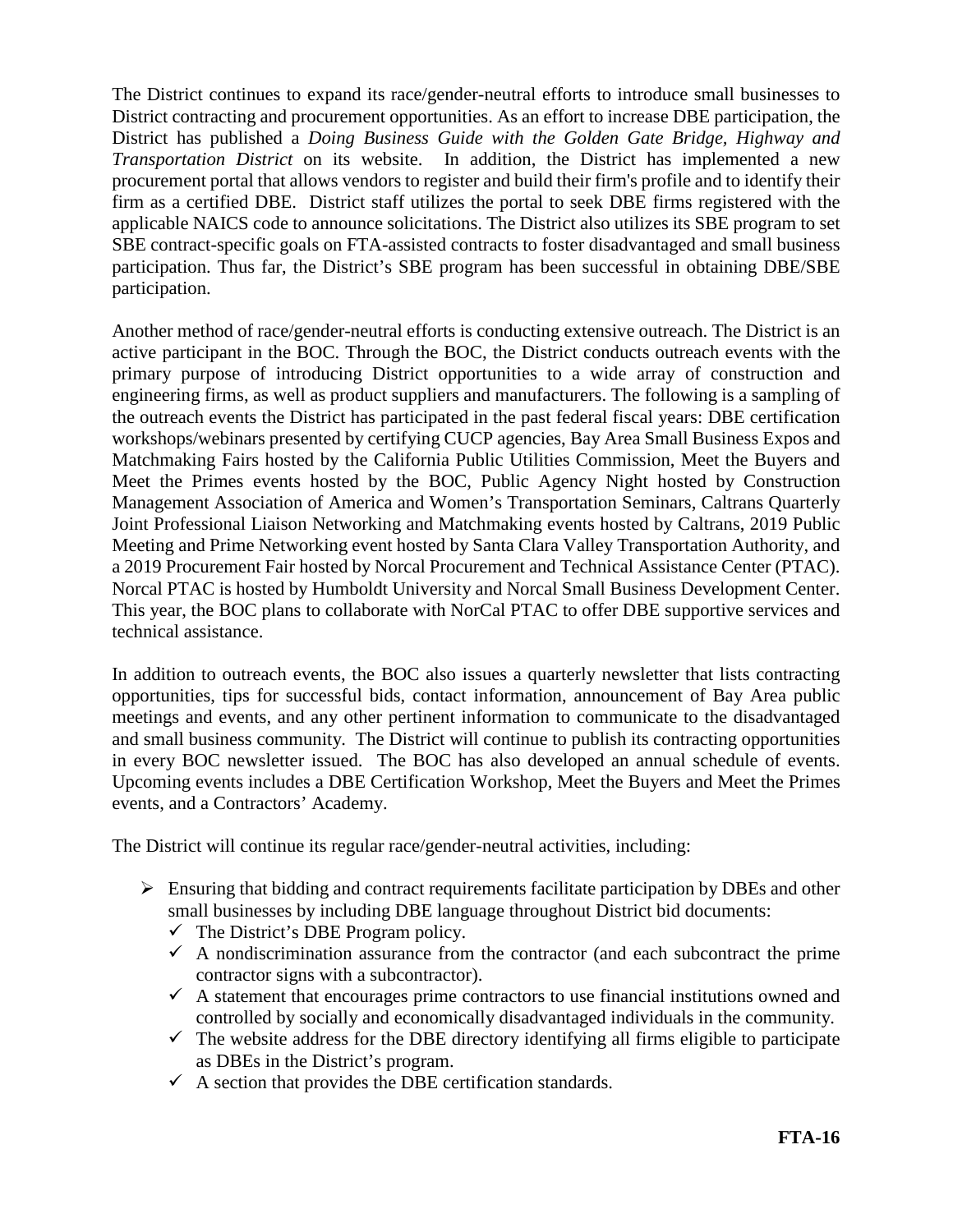- $\checkmark$  A section providing areas for possible subcontracting, and of the availability of ready, willing and able subcontractors, including DBE firms, to perform such work.
- $\triangleright$  Ensuring contracts are accessible to small businesses, and if not, making efforts to unbundle large contracts to make them more accessible.
- $\triangleright$  Encouraging prime contractors to subcontract portions of the work that they might otherwise perform themselves.
- $\triangleright$  Providing technical assistance and other support services to facilitate consideration of DBEs and other small businesses.
- Advertising contracts in the *Small Business Exchange*, a minority-owned small businessfocused publication.
- $\triangleright$  At pre-bid conferences, providing prospective contractors/consultants with the following:
	- $\checkmark$  Applicable small business/DBE requirements.
	- $\checkmark$  Areas for possible subcontracting opportunities.
	- $\checkmark$  A helpful guide to navigate through the CUCP database to create lists of the ready, willing and able small businesses, including DBE firms, to perform such work.
	- $\checkmark$  Bidder's request for small business/DBE assistance form.
	- $\checkmark$  Small business/DBE database websites.
- $\triangleright$  Providing the link to the District's new procurement portal and encouraging all firms to register as vendors to be informed of newly-posted contracting opportunities that match their products/services.
- Regularly notifying certified DBEs and non-DBEs about networking events.
- $\triangleright$  Providing lists of planholders to DBE subcontractors, subconsultants and suppliers and urging them to contact and introduce their services to potential prime bidders or proposers.
- $\triangleright$  On a quarterly basis, reminding and encouraging officers, division managers, department heads, purchasers and buyers to utilize DBE firms.
- Coordinating events specifically for District procurement staff to meet and network with disadvantaged and small businesses.

# **Public Participation**

#### *Consultation with Various Groups, Organizations and Officials*

Member agencies of the BOC conducted a Consultation and Public Participation meeting on April 2, 2019, at Alameda-Contra Costa Transit District. The first session began at 12:00PM – 1:00PM, and was dedicated to various trade groups, minority, women's and general contractor groups, community organizations, and other officials and organizations. An invitation letter and flyer was distributed to over 170 groups and organizations such as the African American, Black, Hispanic, Asian, Filipino and American Indian Chambers of Commerce in the areas of Sacramento, San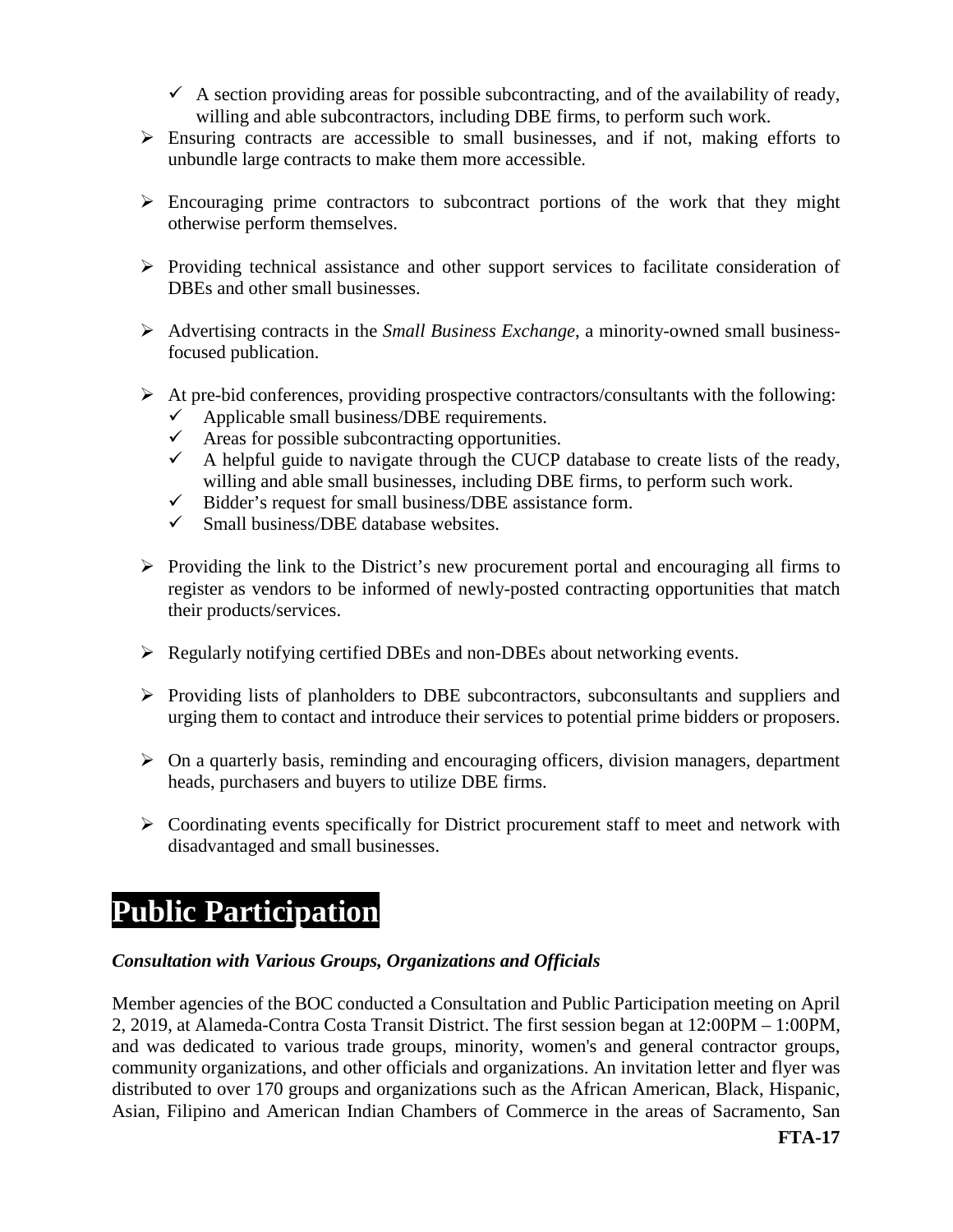Francisco, San Jose, and Sonoma; the Builders Exchange in the counties of Alameda, Contra Costa, San Francisco, San Joaquin and Santa Clara; the U.S. Small Business Administration; NorCal Mechanical Contractors Association; National Association of Women Business Owners, San Francisco Bay Area Chapter; Marin Builders Association; Veterans Business Outreach Center; National Organization of Minority Architects, San Francisco Chapter; Women in Consulting; Department of General Services Office of Small Business Certification and Resources; National Association of Women in Construction; American Subcontractors Association; Small Business Development Centers at various junior and state colleges; Minority Business Development Agency U.S. Department of Commerce, etc. Out of all organizations invited, only one firm attended representing the Conference of Minority Transportation Officials, Northern California (COMTO). The firm is a certified DBE.

For the first session, the BOC sought feedback on issues within the DBE/SBE community, challenges to the DBE program, and how agencies can better assist DBEs/SBEs the communitybased organizations service.

The following questions were proposed:

- What are the major barriers for your members in competing for contracting opportunities?
- What trades are there a lack/plethora of DBE participation?
- What types of technical assistance do your members need most?
- Do you have suggestions for resources and references that the BOC should develop, maintain, and disseminate to your members?
- How can the Business Outreach Committee assist you in your mission?

Adam Gehlert and Cheryl Chambers with VSCE, Inc., were the only two present for the consultation meeting. Some of their questions and comments included the following:

- How could have the BOC better reach contractors since their firm was the only participant in the meeting?
- What is the difference between both sessions held?
- Mr. Gehlert stated it would be great if one main website (at least at a regional level) could be developed that list all agency's contracting opportunities instead of contractors having to register though each individual agency's website.
- Ms. Chambers suggested more outreach and partnering up with different organizations such as COMTO would be an additional resource to reaching DBE firms.
- Ms. Chambers stated DBEs need assistance on financial forms in the procurement process if they have never gone through the process before.
- Mr. Gehlert described payment mechanisms their firm has in place that are consistent with state law.

The second session of the consultation process was open to the general public to receive comments and questions on the goal setting process, discuss anticipated contracting opportunities from various transit agencies over the next three years and to answer any questions or concerns. Meeting invitation and registration information was sent to over 8,700 businesses, DBE firms included. Over 70 firms registered; however, only 35 were in attendance.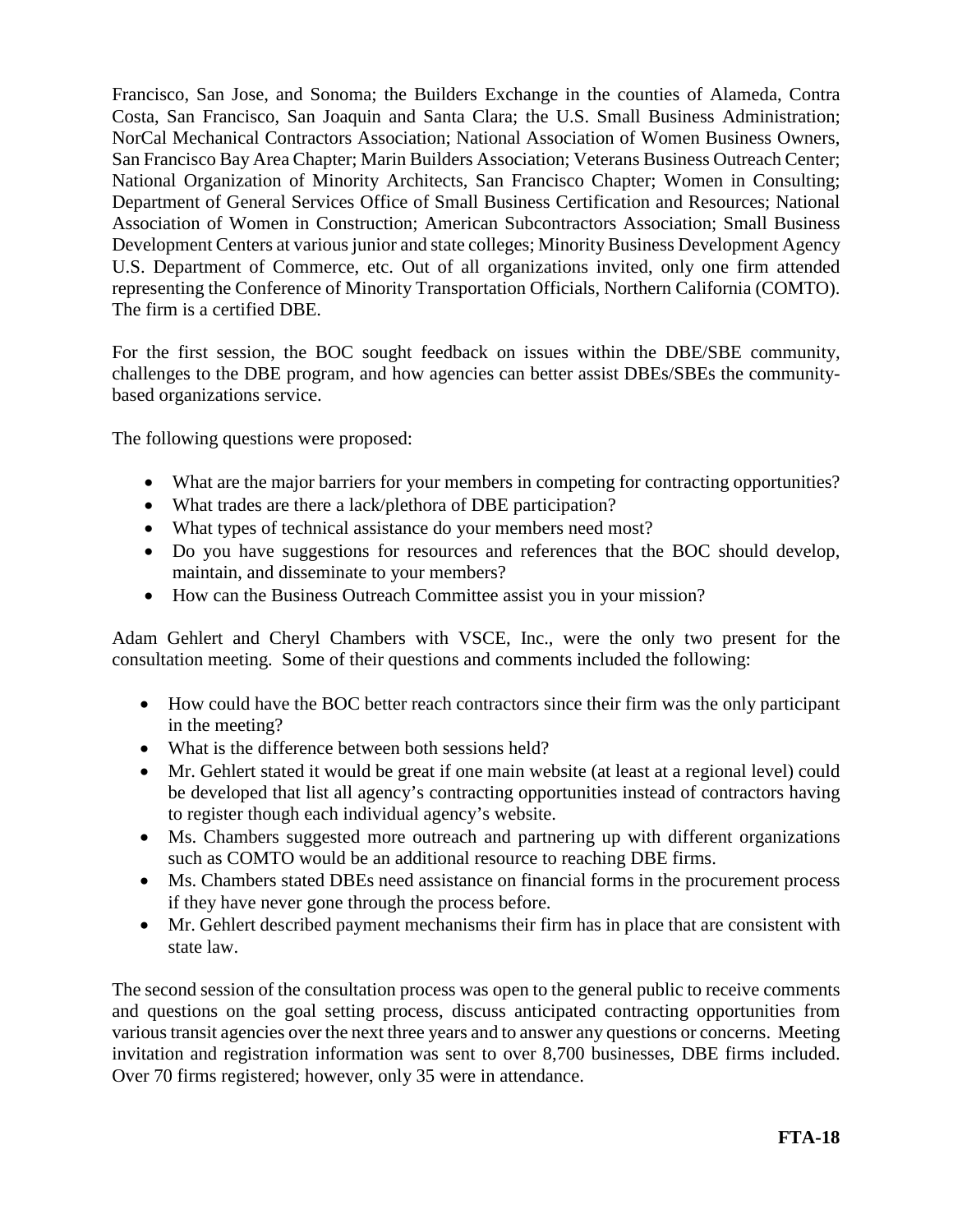Santa Clara Valley Transportation Authority presented on the Goal Setting Process. The presentation included a slide with various agencies proposed goal listed, including the District's. The meeting provided a forum for representatives from businesses and organizations to share their views about the availability of certified and potential DBEs ready, willing and able to compete for U.S. DOT-assisted contracts, how agencies arrived at their proposed goal, and to provide their perspectives on how U.S. DOT recipients might more effectively administer their programs to improve DBE/SBE participation.

Following the DBE goal setting presentation, K. Patrice Williams of NorCal Procurement Technical Assistance Center provided an overview of a no-cost service available to DBEs. Ms. Williams stated DBE supportive services include bid matching, strategic planning, procurement counseling, assistance with bid proposals/submittals and DBE certification.

Finally, the meeting was open for discussion. Members of the BOC provided responses to the following questions and comments:

- Are race-neutral goals being phased out?
- Are you finding more success in race-conscious goals?
- How does WestCAT have a 0% goal? This does not look good from an outside perspective.
- Is there anywhere on your website(s) where we can see past DBE participation and goal attainment? It would help to see the attainment and how DBEs could help agencies achieve those goals.
- What level of tier are DBEs participating on contracts? How can DBEs move from the 5th or 6th tier to the 1st or 2nd tier?
- I am not a DBE, but a SBE. What resources are available to SBEs?
- How do you start looking at teams before a RFP is even put out? Most teams are already formed beforehand.

One participant requested all agencies make a coordinated effort in creating one major report that captures cumulative data related to the DBE program. She stated that this report may include progress, challenges, participation, payments, etc. She further went on to state that there are challenges with DBEs and SBEs being paid on time and suggested DBE programs should help small businesses grow and profit in the State of California.

The BOC responded to the requestor and provided a list of DBE goals and attainment for the last three years of all agencies represented. The sign-in sheet, registration list (for both sessions), and BOC DBE Goals and Achievements are posted on the District's website.

#### *Adjustments Made Based on Comments from Various Groups, Organizations, and Officials*

Since the comments received at the public participation sessions do not specifically address the District's contracting opportunities or proposed goal projected for FFY 2019/2020 through 2021/2022, no additional adjustments will be made to the DBE availability figures. The District will focus on areas of concern received from the public in an effort to improve its race-neutral measures. This includes providing more one-on-one networking events with prime contractors, publishing DBE goals and attainments more visibly on the District's website, and providing more resources to DBEs and SBEs. In addition, these concerns will be addressed in future BOC outreach events or via its newsletter.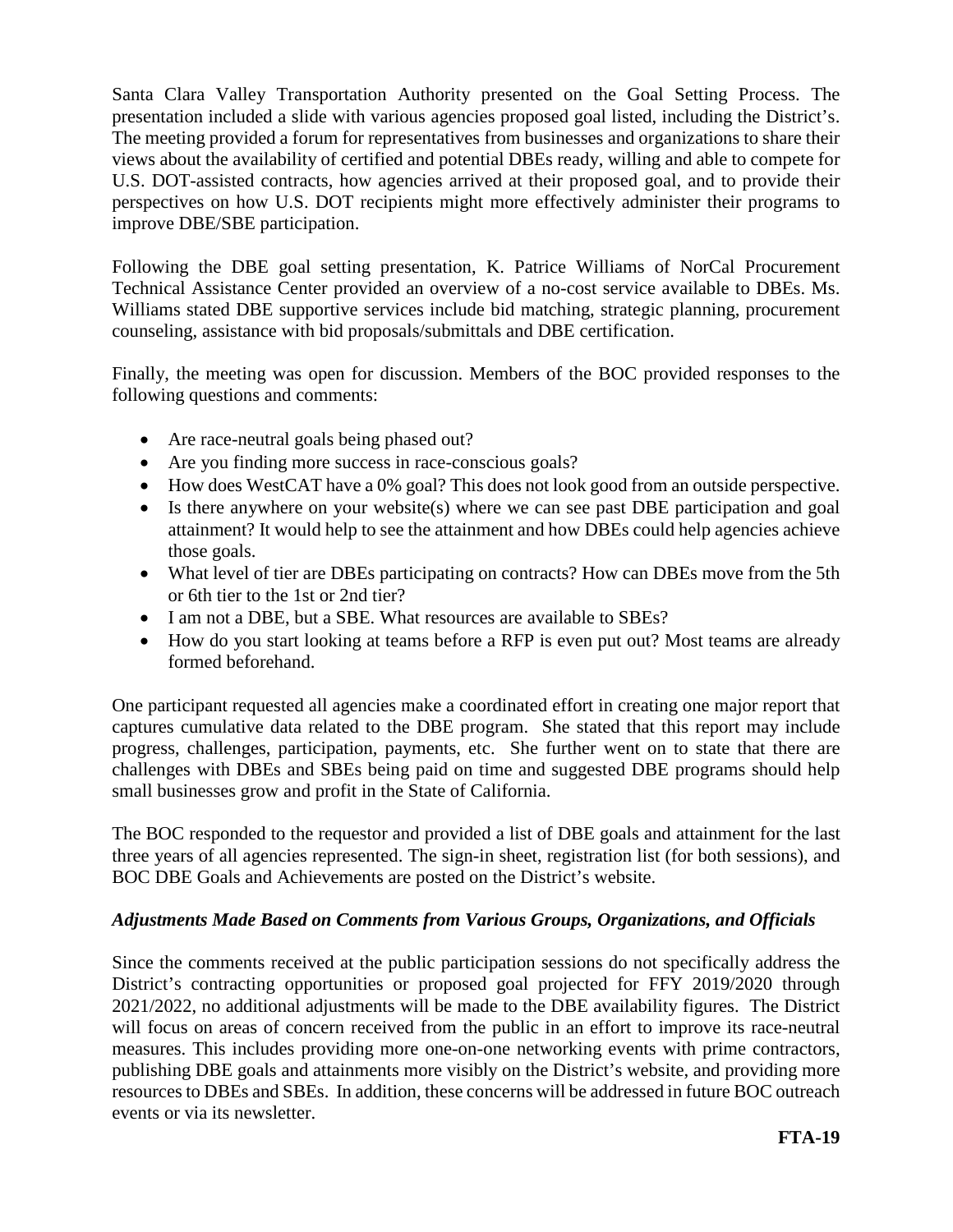#### *Publication of Goal*

On June 27, 2019, the District published its proposed 3.2% overall goal and its goal methodology, accompanied by a comment card, on its official website at [www.goldengate.org](http://www.goldengate.org/) (**see Appendix A**). As an additional source to inform the public of its proposed goal, the District published its proposed goal in the Small Business Exchange.

Per modifications to 49 CFR Part 26.45, effective November 3, 2014, the District has elected to eliminate the 30-day comment period and inspection of the District's goal methodology at a specified location. However, information on the development of the proposed goal and rationale are available on the District's website for review. In the event significant comments are made on the District's proposed goal, the District will consider making any adjustments or modifications before August 1, 2019.

#### *Conclusion*

The overall DBE goal for FTA-assisted contracts for FFY 2019/2020 through 2021/2022 is **3.2%** with DBE participation sought on a race/gender neutral basis.